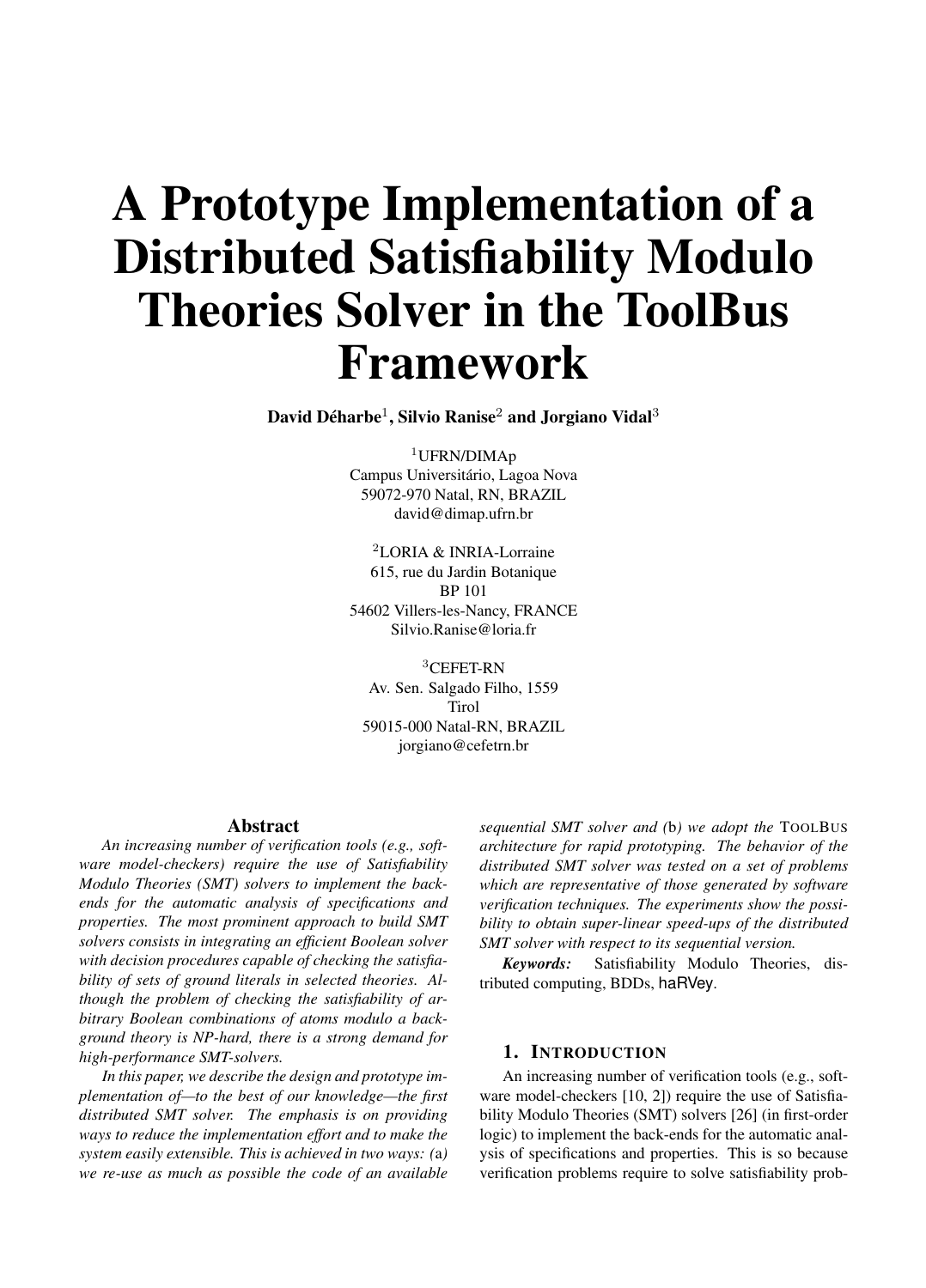lems (e.g., checking if an abstract trace yields a spurious concrete trace can be reduced to a satisfiability problem modulo the theory of the data structures manipulated by the program). So, the availability of efficient SMT solvers becomes a crucial pre-requisite for automating the various verification tasks. To make the situation more complex, most verification problems involve several theories (e.g., programs manipulate composite data structures such as arrays and integers for their indexes), so that methods to combine theories are also required.

There are two prominent approaches to build SMT solvers: *eager* and *lazy*. The former (see, e.g., [8]) is based on *ad-hoc* translations that convert an input formula (and relevant consequences of the background theory) into an equisatisfiable Boolean formula. The approach applies in principle to all theories whose ground satisfiability problem is decidable, possibly at the cost of an exponential blow-up in the translation. The approach is appealing because SAT solvers today are able to quickly process extremely large formulas. The implementation effort is relatively small for being limited to the translator—after that, one can use any off-the-shelf SAT solver. The main disadvantage of the eager approach is that it does not scale up because of the exponential blowup of the eager translation and the difficulty of combining encodings for different theories.

The lazy approach (see, e.g., [3, 21, 15, 1, 23]), currently the most popular and most successful in terms of run-time performance, consists in building *ad-hoc* procedures to solve the satisfiability problem in a given background theory. The lure of these specialized procedures is that one can use for them whatever specialized algorithms and data structures are best for the background theory under consideration, which typically leads to better performance. The main disadvantage of this approach is that one has to write an entire solver for each new theory of interest. The standard way to overcome this problem is to reduce a theory solver to its essence by separating generic Boolean reasoning from theory reasoning. The common practice is to write theory solvers just for sets of ground literals (i.e. atomic formulas and their negation). These simple procedures are then integrated with an efficient Boolean solver, allowing the resulting system to accept arbitrary Boolean combinations of ground literals. The key idea is to regard the ground first-order atoms of the input formula as Boolean variables and use the Boolean solver to enumerate all its satisfying assignments. As one of these assignments can be seen as a set of ground firstorder literals, the decision procedure for the background theory is used to establish its satisfiability. If one assignment is found satisfiable, we are entitled to conclude the satisfiability of the input formula. Otherwise, if all assignments are unsatisfiable, we conclude the unsatisfiability of the formula.

In the *lazy* approach, reasoning modules for a background theory obtained as the union of several simpler theories are modularly built by writing procedures for each component theory and then use the solvers cooperatively via well-known combination schemas (see, e.g., [25] for an overview). More recently, a new schema—called Delayed Theory Combination, DTC combining the procedures directly with the Boolean solver has been put forward and shown more efficient than SMT solvers based on the classic combination schemas [6].

The problem of checking the satisfiability of arbitrary Boolean combinations of atoms modulo a background theory is NP-hard as it subsumes the problem of checking the satisfiability of Boolean formulas. In spite of the computational complexity, there is a strong demand for high-performance SMT-solvers to make a range of verification techniques viable in practice. In this paper, we describe the design and prototype implementation of to the best of our knowledge—the first distributed SMT solver based on the lazy approach. The emphasis is on providing ways to reduce the implementation effort and to make the system easily extensible. This is achieved in two ways. First, we re-use as much as possible the code of an available sequential SMT solver. We choose haR-Vey [15] as the sequential SMT solver since the first two authors are two of its main developers and hence we were more familiar with its design and implementation structure. Second, we adopt the TOOLBUS [4] architecture in order to obtain a robust implementation of a distributed SMT solver in a short time. This choice is justified by the fact that the TOOLBUS allows one to write wrappers around a piece of available code and turn it into a module that can be executed concurrently in a distributed environment by exchanging messages according to a protocol that can be easily specified by means of a suitable script language. To show the flexibility of the proposed distributed architecture, we show how a distributed version of DTC can be obtained without too much implementation effort.

After the implementation of the distributed version of haRVey was completed, its behavior was tested on a set of problems which are representative of those generated by software verification techniques, where the sequential version of the solver was already successfully used (see [15, 11]). The main contribution of this work is to show the possibility to obtain super-linear speed-ups for the distributed version of the SMT solver with respect to its sequential version. This is possible by exploiting the following simple observation, which can be generalized to many situations in distributed computing: if we consider  $n \geq 2$  Boolean assignments at the same time and invoke  $n$  instances of the available procedure on their first-order counterparts, we can hope to significantly reduce the overall running time. As it is well-known in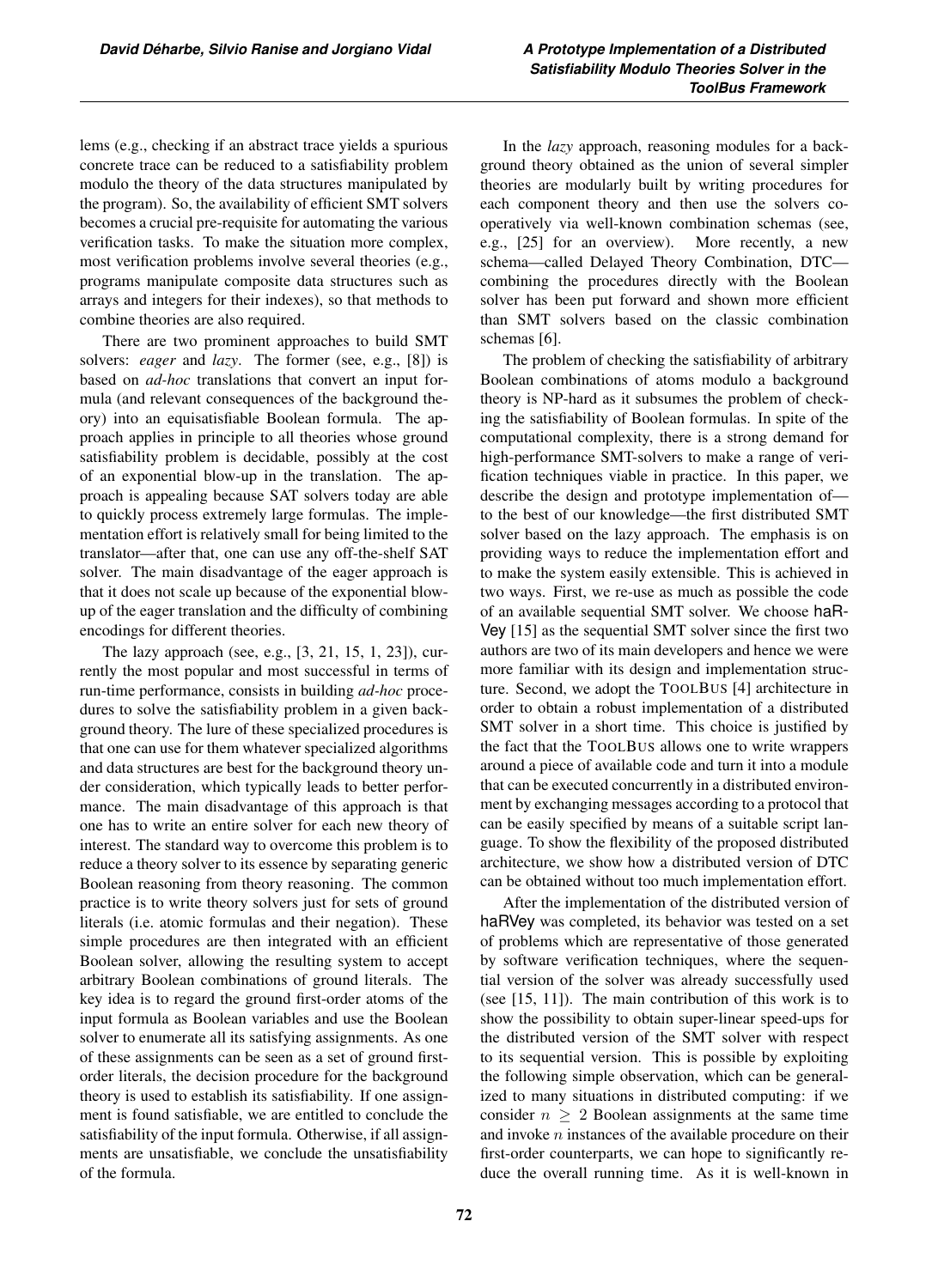distributed computing, to make this observation practical, special care must be put into choosing a suitable number  $n$  of instances of the decision procedures. Another interesting question is whether there is an "optimal" way to choose the  $n$  different assignments to be solved in parallel. Our experiments suggest that the best heuristic in this respect consists of randomly selecting the *n* Boolean assignments. As we will see, this is the only way to obtain the aforementioned super-linear speed-up.

This article extends a paper previously published in the proceedings of the VIII Brazilian Symposium on Formal Methods [17]. It provides additional technical details on the TOOLBUS framework and gives more information on the algorithm and experimental results. Moreover Section 3.4 is completely original and describes a possible evolution of the distributed SMT-solver to handle new advancements in verification, such as delayed theory combination [6].

Plan of the paper. Section 2 provides the background notion on the TOOLBUS (Section 2.1) and the lazy approach to SMT solving (Section 2.2). Section 3 explains how a distributed SMT solver can be derived from its sequential version (Section 3.1 describes the architecture, Section 3.2 the protocol, and Section 3.3 the internal workings of the various concurrently executing modules) as well as the distributed version of DTC (Section 3.4). Section 4 reports on the experiments. Finally, Section 5 concludes and sketches our future directions of research.

Results presented in this paper have been previously published in [17]. This paper adds on the proceedings version [17] by giving a more detailed presentation of the TOOLBUS framework for the implementation of heterogeneous, distributed systems, in addition to fixing several small mistakes and improved writing. A more fundamental contribution found in this paper over [17] is the inclusion of the treatment of DTC in the already existing framework. This is a strong indicator of the flexibility of the proposed approach to incorporate further technical improvements in the implementation of sequential SMT solvers into the proposed distributed algorithm.

## 2. BACKGROUND

There are two key ingredients to our implementation of a distributed SMT solver: the TOOLBUS [13] and haR-Vey [15]. The former allows us to build a prototype and experiment with concrete benefits of using the TOOLBUS; the latter is our implementation of a lazy (and sequential) SMT solver based on the combination of a Boolean solver and satisfiability procedures for some theories, such as equality, lists, arrays, and their combination. We provide some background notions both on the TOOLBUS and lazy SMT-solving to make the paper self-contained.

### 2.1. THE TOOLBUS

The construction of (heterogeneous) distributed systems is a challenging task, both from a design and implementation points of view. The TOOLBUS [13] provides an elegant solution to implement robust distributed and heterogeneous systems, using a variation of the Algebra of Communication Processes [5] as a script language to describe the protocol between the different components and a uniform, generic, data type (called ATerms, see below for more details). The TOOLBUS framework has two entity classes: *processes* and *tools*. The former are responsible for coordinating actions and synchronizing communications throughout the system, while the latter are the components of the systems which are ultimately responsible for the actual computational work and may be written in a number of different programming languages. All data exchanges are performed using ATerms [29], a termlike data type that features maximal sharing of sub-terms, resulting in a compact representation of symbolic expressions and efficient comparison operators.

The TOOLBUS encourages a methodology whereby programmers write a TOOLBUS script describing the intended interaction protocol between *tools*. Scripts are then directly executable by the TOOLBUS interpreter. Moreover, the TOOLBUS suite provides utilities to automatically generate the interfaces that each tool has to implement to participate in the protocol. Currently, there is support for two programming languages (JAVA and C) and several adapters are available for Perl, ASF+SDF, UNIX scripts, etc.

A TOOLBUS script defines an interaction protocol between different tools by means of a composition of processes. We will adopt the term *tool bus* to denote an instance of such a protocol.

The TOOLBUS scripting language provides the classic process algebra constructs: + for choice, . for sequential composition,  $\parallel$  for parallel composition,  $*$  for repetition, if then [else] fi for guarded command, and delta to represent deadlock. The operator create dynamically creates process instances; finally, execute and snd-terminate spawns and aborts the execution of a tool instance, respectively.

The execution of a tool can be dispatched from within the tool bus, with the command execute or it can be started externally by issuing a connection request to the tool bus, that may accept such connection requests with the rec-connect command.

Once connected to the tool bus, tools do not communicate directly. Instead, communication channels are established between tools and processes, or between processes. The communication between processes can be synchronous, using matching send-msg and rec-msg commands, or asynchronous, with the send-note broadcasting command, which can be received using the rec-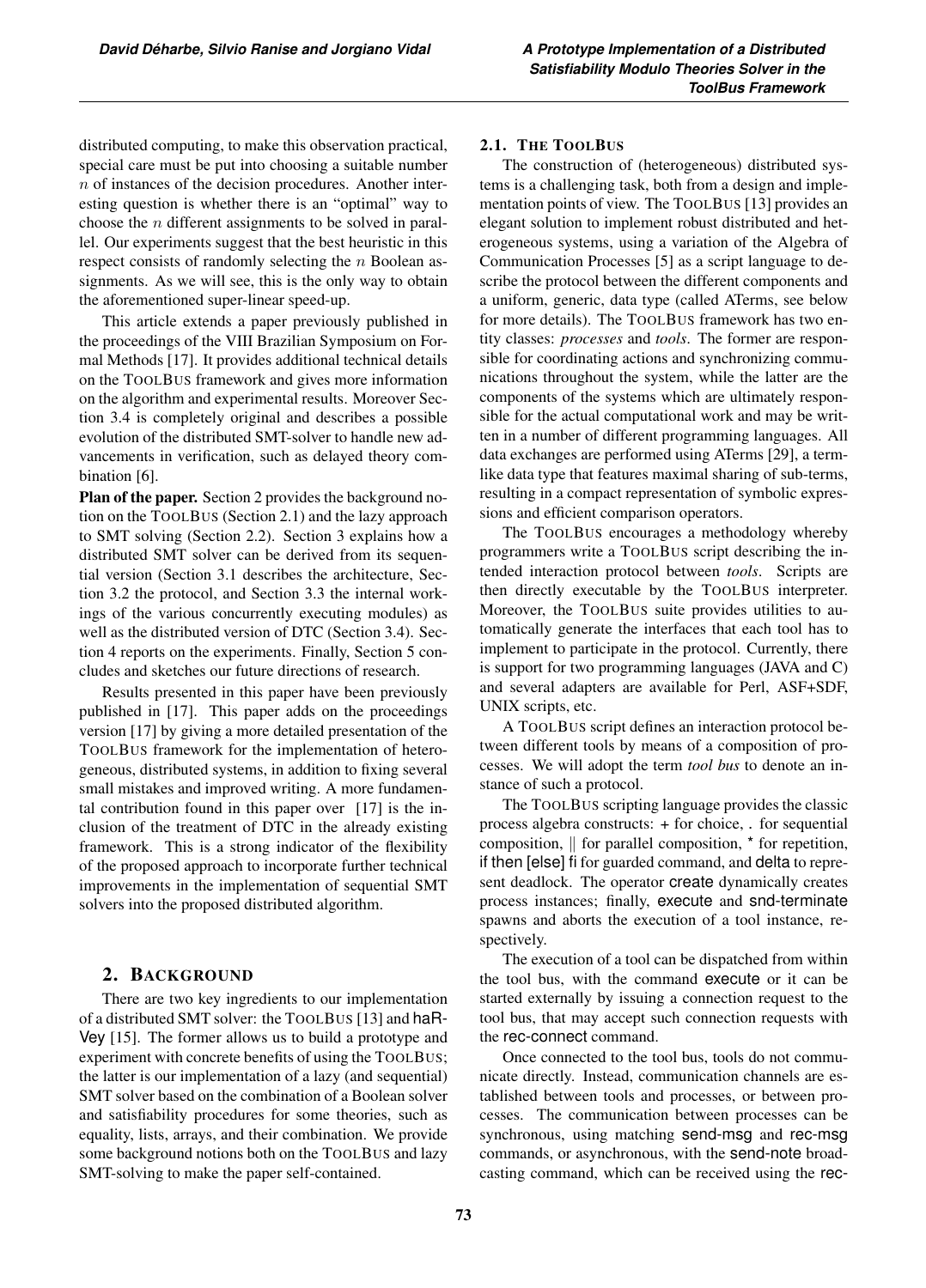| 01   | process CALC is                                 |
|------|-------------------------------------------------|
| 02   | <b>let</b> Tid: calc, E: str, V: term           |
| 03   | in                                              |
| 04   | execute(calc, Tid?).                            |
| 05   | $rec\text{-msg}$ (compute, $E$ ?).              |
| 06   | $snd-eval(Tid, expr(E))$ .                      |
| 07   | rec-value(Tid, val(V?)).                        |
| 08   | send-msg(result, E, V).                         |
| 09   | send-note(result(E, V))                         |
| 10   | ) * delta                                       |
| 11   | endlet                                          |
| $12$ | process UI is                                   |
| 13   | <b>let</b> $UI: ui, E, V: str,$                 |
| 14   | in                                              |
| 15   | execute(gui, UI?).                              |
| 16   | $rec\text{-}event(UI, expr(E?))$ .              |
| 17   | $snd-msg$ (compute, $exp(E)$ ).                 |
| 18   | $rec\text{-msg}$ (result, expr(E, V?)).         |
| 19   | snd-ack-event(UI, expr(E, V))                   |
| 20   | $) *$                                           |
| 21   | $rec$ -event $(UI, quit)$ .                     |
| 22   | snd-ack-event(UI, quit).                        |
| 23   | shutdown("Goodbye!")                            |
| 24   | endlet                                          |
| 25   | <b>tool</b> calc is $\{$ command="calc" $\}$    |
| 26   | tool gui is                                     |
| 27   | $\{$ command="wish-adapter -script ui.tcl" $\}$ |
|      |                                                 |

Figure 1. Excerpt of a TOOLBUS script

note command from all processes that had previously issued a subscribe command on the corresponding label.

Processes use handshaking to communicate with tools. The tool-to-process communication can be either a send-event message (notifies an event) or a send-value message (sends a value), while the communication from a process to a tool can be one of the following three commands: snd-eval (evaluation request), snd-do (action request, i.e. without return value), or snd-ack-event (acknowledges a previous event).

All the communication commands may have typed parameters and return results. To distinguish between input and output parameters, the former are decorated with the symbol ? as suffix.

Let us illustrate all these concepts with a simple example.

Example 1 Figure 1 presents the definition of a tool bus gluing a graphical user interface and the (command-line) UNIX calculator calc. The tool bus is composed of these two tools and the related (two) processes. The first process, named CALC (cf. lines 01–11) mediates requests for numeric computations to a command-line calculator: it

spawns the calculator tool and assigns the corresponding identifier to Tid (line 04), then repeatedly receives a message on channel compute and assigns its value to E (line 05), sends it for evaluation to the tool (line 06), gets the answer in variable V (line 07), forwards it along channel result (line 08), and also broadcasts it to any interested party (line 09). The second process, called UI (cf. lines 12–24), is responsible for getting expressions to be calculated from the user: it spawns a graphical user-interface gui tool (line 15), and then repeatedly receives expressions from the interface, transmits them to the calculator, gets the corresponding value, and forwards it back to the user interface (lines 16 to 20), until it gets a command to quit the application (line 21). Finally, the last three lines associate the toolbus actors with actual programs.

## 2.2. THE LAZY APPROACH TO SMT-SOLVING

Before getting to a detailed explanation of the classic SMT-solving algorithm, we recall the main concepts and properties of first-order logic employed in this approach.

2.2.1. First-order logic: We assume the usual syntactic (such as signature, variable, constant and function symbol, term, atom, literal, formula, sentence, and substitution) and semantic notions (such as interpretation, model, satisfiability, validity, logical consequence, and theory) of first-order logic (see, e.g., [19]). The symbol  $=$  is a predefined logical constant. If l and r are terms, then the atom  $l = r$  is an *equality* and the literal  $l \neq r$  is a *disequality*.

In this paper, we consider *first-order theories* (i.e. set of first-order sentences) *with equality*, meaning that the predefined logical constant  $=$  is always interpreted as a reflexive, symmetric, transitive relation which is also a congruence. Let T be a theory. A formula  $\varphi$  is *satisfiable* in  $T$  if it is satisfiable in a model of  $T$ . The *satisfiability problem* for  $T$  amounts to checking whether any given finite and quantifier-free conjunction (or, equivalently, finite set) of literals is satisfiable in T . A *satisfiability procedure* for  $T$  is an algorithm capable of solving the satisfiability problem of  $\mathcal T$ . The satisfiability of a quantifier-free formula  $\varphi$  can be reduced to the satisfiability of several conjunctions of literals by converting  $\varphi$  to disjunctive normal form (DNF), splitting on disjunctions, and then solving the resulting satisfiability problems. For this reason, by abuse of language, we talk about satisfiability problem when considering the problem of establishing the satisfiability of arbitrary quantifier-free formulas. Indeed, the conversion to DNF may result in an exponential blow-up of the size of the formula. A much more efficient way, in practice, to tackle this problem is described in the rest of this section. The problem of checking the satisfiability of arbitrary quantifier-free formulas in  $T$  is NP-hard, as it subsumes the problem of checking the satisfiability of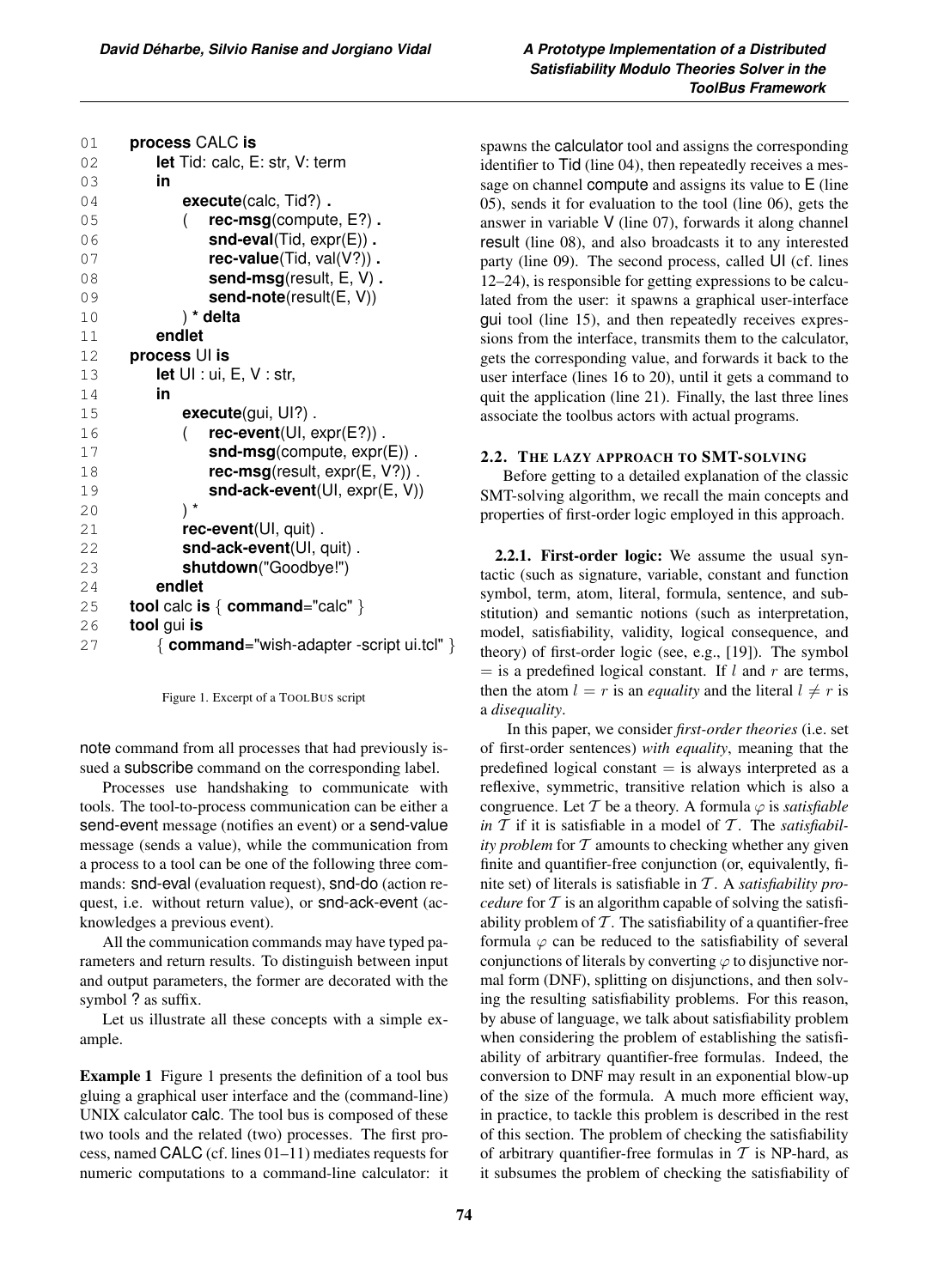**function** *check\_unsat* (*T*: *theory*;  $\varphi$ : *ground formula*)  $\varphi^b \longleftarrow$  fol2prop( $\varphi$ ) while  $sat_{\mathbb{B}}(\varphi^b)$  do begin  $\beta^b \longleftarrow pick \; assignment(\varphi^b)$  $(\rho, \pi) \longleftarrow sat_{\mathcal{T}}(prop2fol(\beta^b))$ if  $\rho =$  sat then return sat  $\varphi^b \longleftarrow \varphi^b \wedge \neg fol2prop(\pi)$ end return unsat

Figure 2. The core algorithm of a lazy SMT solver

Boolean formulas.

2.2.2. SMT-solving: An SMT solver takes as input a quantifier-free formula  $\varphi$  and it is capable of checking its (un-)satisfiability in a certain theory  $T$ . The lazy approach to build SMT solvers consists of using a Boolean enumerator and a decision procedure for  $T$ . The former enumerates all satisfying Boolean assignments of  $\varphi$  (its atoms are considered as Boolean variables) and then the decision procedure checks if each assignment is satisfiable (or not) in  $T$ . Indeed, several refinements are needed to make this integration to work efficiently in practice as we may end up invoking the decision procedure exponentially many times in the number of atoms of  $\varphi$ . In the following, we give an abstract view of a lazy SMT solver based on the enumeration of (total) Boolean assignments and the use of "theory conflict clauses" to prune the search space of the Boolean solver. Although this will be sufficient to understand the rest of the paper, we point the reader to, e.g., [6] for more realistic versions of the lazy architecture.

We assume the availability of two simple functions. The first is the *propositional abstraction* fol2prop function, i.e. a bijective mapping from atoms to Boolean variables, which is homomorphically extended to arbitrary Boolean combination of atoms. The second is the *refinement prop2fol* function, which is the inverse of  $fol2prop$ . In the following, sat and unsat denote the possible values returned by a satisfiability procedure;  $\beta^b$  is used to denote a Boolean assignment;  $\pi$  is used to denote a conjunction (or, equivalently, a set) of literals and  $\pi^b$  its Boolean abstraction; in general, we use the superscript  $b$  to denote Boolean expressions.

Figure 2 presents a simple version of the core algorithm underlying any lazy SMT solver. The algorithm enumerates the (total) truth assignments for the Boolean abstraction of  $\varphi$  and checks for satisfiability in T. It concludes satisfiability if an assignment is satisfiable in  $T$  or returns unsatisfiable, otherwise. The function call  $sat_{\mathbb{B}}(\varphi^b)$  establishes whether the Boolean formula  $\varphi^b$  is satisfiable or not. The function  $pick\_assignment$  returns a total assignment to all atoms in  $\varphi$  or equivalently, to all Boolean variables in  $\varphi^b = \text{fol2prop}(\varphi)$ . The function call  $sat_{\mathcal{T}}(\beta)$  detects if the set  $\beta$  of literals is satisfiable in the background theory  $\mathcal{T}$ ; if so, it returns (sat,  $\emptyset$ ); otherwise, it returns (unsat,  $\pi$ ), where  $fol2prop(\pi) \subseteq \beta^b$  and  $\pi$  is an unsatisfiable set in T, called a *theory conflict set*. The negation of fol2prop(π) is a *theory conflict clause* and it is used to eliminate—at once—all (total) Boolean assignments sharing the same Boolean abstraction of the theory conflict set  $\pi$ . Indeed, when  $fol2prop(\pi) = \beta^b$ , we end up enumerating all possible Boolean assignments of  $\varphi^b$  and performances are likely to be poor. So, in practice, computing conflict sets is the key to speed-up the performances of check\_unsat.

# 3. DISTRIBUTED SMT SOLVING

In order to design a distributed version of the algorithm in Figure 2, a simple—yet promising—idea would be to modify check\_unsat so as to consider  $n \geq 2$ Boolean assignments at the same time and let  $n$  instances of the decision procedure (encapsulated in the function  $unsat_{\mathcal{T}}$ ) be executed concurrently on the n Boolean assignments. In this way, we can hope to significantly reduce the overall running time of the reasoning system. Indeed, to make this observation practical, particular care must be put in choosing a suitable value for  $n$ . In the remaining of this section, we develop this idea by using the TOOLBUS architecture.

#### 3.1. OVERVIEW OF THE ARCHITECTURE

The first step in designing the distributed version of  $check\_unsat$  is to identify the various tools (i.e. the modules in TOOLBUS terminology) that can be distributed over a network. In doing this, good software engineering suggests to take into account the following desiderata. First, the distributed version shall be scalable so as to take advantage of having a large or a small amount of available computing resources. Second, the communication overhead in the distributed version shall be minimal; this requires sharing of data between the different tools to be minimal. Third, the distributed and the sequential versions of the algorithm shall have as much code in common as possible, in order to facilitate code maintenance when new features are implemented or changes are made to the code.

We have therefore split haRVey into the following components, as illustrated in the interaction diagram depicted in Figure 3.

1. The module 'Interface' is responsible for receiving proof obligations from interested clients (not displayed in the figure) and returns the result of solving.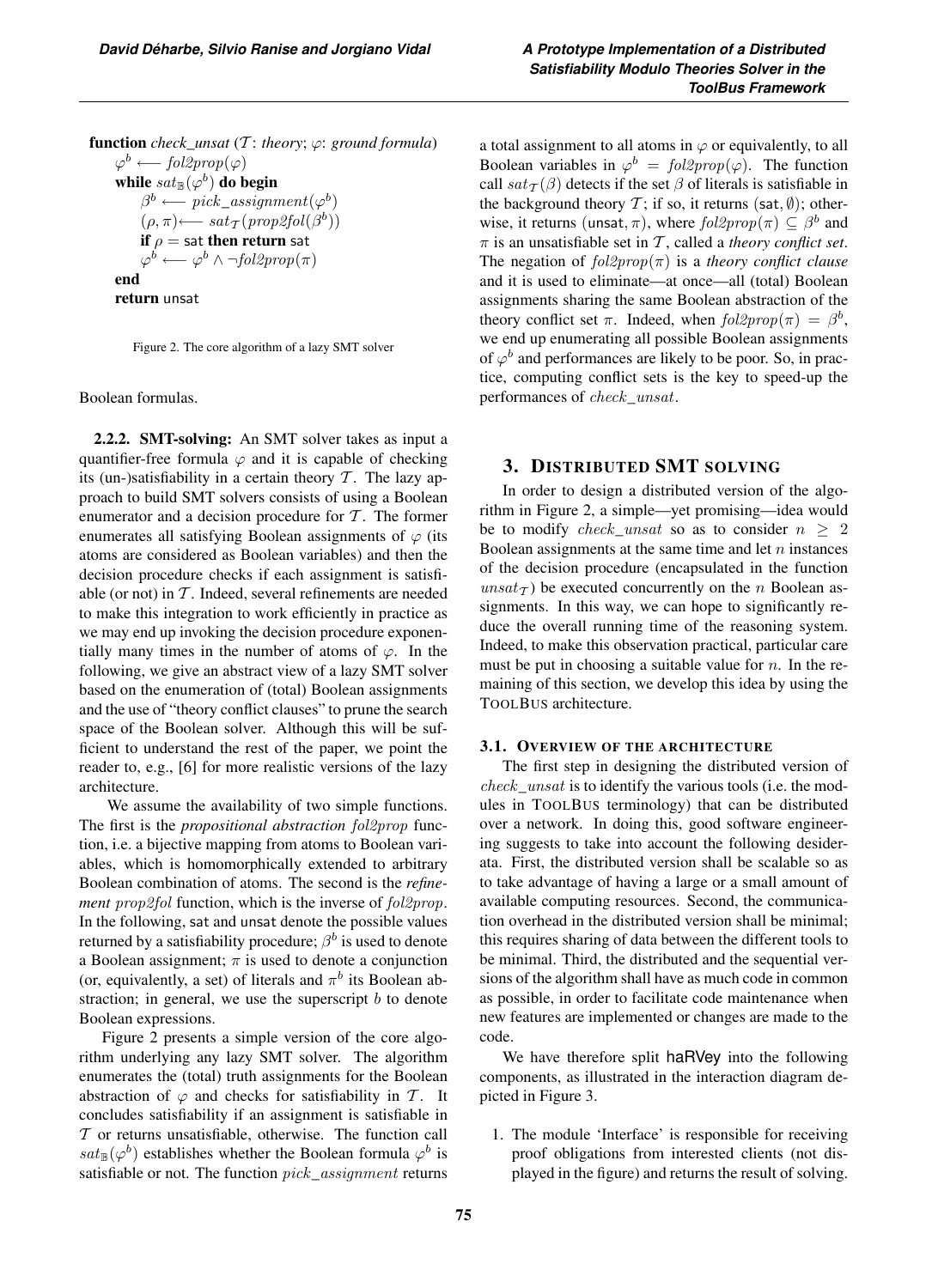

Figure 3. Architecture of the distributed version of check\_unsat (cf. Figure 2)

2. The module 'Boolean reasoning' creates the Boolean abstraction of the given (quantifier-free) formula  $\varphi$ , it generates the Boolean assignments, and then refines and dispatch the resulting set of firstorder literals to the available instances of the theory reasoning component.

As the data structures necessary to handle propositional reasoning are quite complex and intertwined (be they BDDs or a SAT-solver), we chose to have a single instance of this component.

3. The module 'Theory reasoning' checks if a set of literals of the background theory  $T$  (corresponding to a Boolean assignment) is satisfiable or not.

As it is possible to carry out several independent satisfiability checks, this component is the obvious candidate to be replicated in a distributed algorithm.

## command =

The interaction between these components is modeled after two well-known architectural patterns in distributed programming: client/server and master/slave. More precisely, the interaction taking place between the modules 'Interface' and 'Boolean reasoning' follows the client/server pattern, while that occurring among the module 'Boolean reasoning' and the various instances of the module 'Theory reasoning' follows the master/slave pattern. Notice that the module 'Boolean reasoning' plays two roles at the same time: it is the server when interacting with the client 'Interface' and it is the master for each instance of the slave 'Theory reasoning.'

#### 3.2. DESCRIPTION OF THE TOOL BUS PROTOCOL

This section describes in detail the processes that form the interaction protocol between the different modules of the distributed version of the SMT-solver. The description starts with the main process and goes on with the different component sub-processes.

| 01  | process Main is               |
|-----|-------------------------------|
| 02  | let M : master-server,        |
| 0.3 | in                            |
| 04  | execute(master-server, M?).   |
| 05  | (ConnectSlave(M)              |
| 06  | $\div$                        |
| 07  | Check(M)                      |
| 08  | *                             |
| 09  | $rec$ -event $(M, quit)$ .    |
| 10  | shutdown("Checker is closed") |
| 11  | endlet                        |
| 12  | <b>toolbus</b> (Main)         |



3.2.1. The main process: The top-level process (Main) is depicted in Figure 4 and it corresponds to the box labelled with 'Boolean reasoning' in Figure 3. Main spawns an instance M of 'Boolean reasoning' (line 04) which is a master-server in the sense it plays both roles (see above)—and then repeatedly (lines 05–08) shows one of the following two behaviours:

- the process Connect Slave (line 05 and Figure 5) is activated when a connection request is received from an instance S (slave) of 'Theory reasoning' and
- the process Check (line 07 and Figure 7) is initiated on reception of a new quantifier-free formula from (the client) 'Interface.'

Finally, when M emits a quit event (i.e. when it has considered all assignments for satisfiability), the process Main successfully terminates (lines 09 and 10).

3.2.2. Establishing new master-slave connections: The process ConnectSlave (cf. Figure 5) is a sub-process of Main and it is responsible for the connection between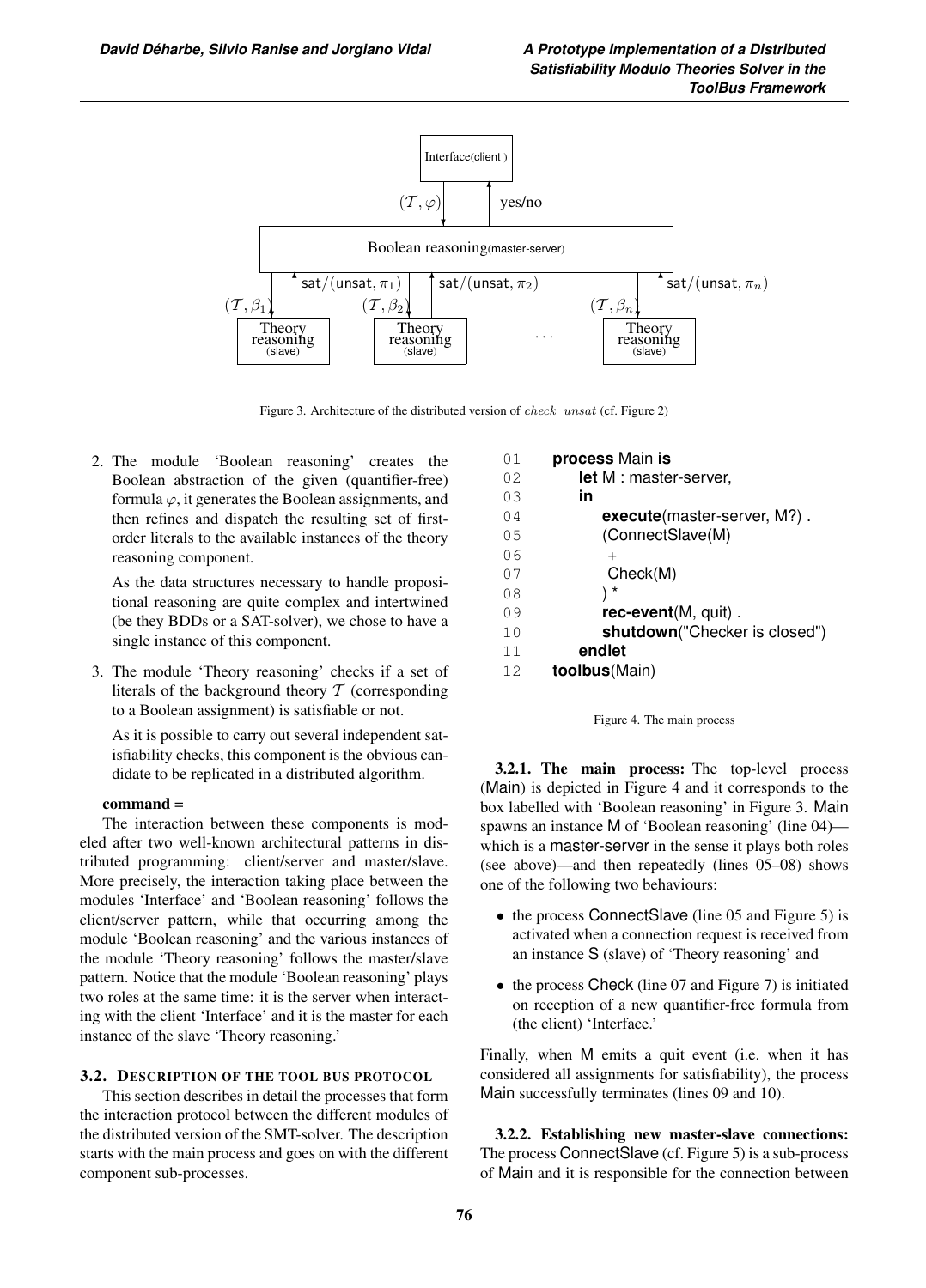| 01  | process ConnectSlave(M: master-server) is |
|-----|-------------------------------------------|
| 02  | <b>let</b> Pid: int, Name: str, S: slave  |
| 0.3 | in                                        |
| 04  | $rec-conrect(S?)$ .                       |
| 0.5 | $create(Slave(S), Pid?)$ .                |
| 06  | snd-do(M, slaveCreate(Pid))               |
| 07  | endlet                                    |

Figure 5. Establishing a connection with a new slave

a new instance S of a slave (i.e. an instance of the module 'Theory reasoning') and the instance M of the tool master-server.

It sequentially receives a connection request from S (line 04), then creates an instance of the process Slave (described below) which is attached to S, gets the corresponding process identifier Pid (line 05), and it asynchronously notifies the master M that a new slave is available, sending a message parametrized with the value Pid of the process identifier (line 06). From the architectural viewpoint of Figure 3, the execution of this process corresponds to the creation of a new box labelled with 'Theory reasoning' (at the bottom of the Figure) and the establishment of a communication channel between this box and the box marked 'Boolean reasoning.'

3.2.3. Interface with instances of the first-order reasoning tool: The process Slave (cf. Figure 6) is the wrapper around the decision procedure for the background theory  $T$ , which is required for this to be used in the TOOLBUS architecture. Slave takes as input the identifier S for an instance of 'Theory reasoning' and it is responsible for handling two types of events.

- 1. Requests for satisfiability checking in the background theory  $T$  are received from Check via a folCheckUnsat message (line 08) and are then dispatched to S (lines 09 and 10). The result (i.e. either sat or unsat together with a conflict set, if the case) is then sent back through a folCheckUnsatResults message (line 11).
- 2. Initialization requests, parametrized with the background theory  $T$ , are forwarded to S, via a follnit message (lines 13 and 14). It is useful to parametrize initialization requests by  $T$  as an SMT solver may feature decision procedures for several background theories. However, notice that  $T$  is the same for a given quantifier-free formula. We will see in Section 3.4 that this parameter may play an important role when considering a background theory obtained as the union of several simpler theories.

3.2.4. Handling proof obligations: Process Check (cf. Figure 7) mediates the communications and describes the interactions between the three types of tools. Most importantly, it orchestrates the various activities required to check the satisfiability of a given quantifier-free formula. This can be decomposed in two phases. First, Check accepts a connection request from a client tool C (line 08), sends it the message propCheckUnsat, and gets the parameters of the satisfiability problem: the background theory and goal formula (lines 09 and 10), which are then forwarded to the master-server tool M (line 11). The process then enters in the second phase, which consists of the loop at lines 12–19, until the process gets notified by M that satisfiability checking has been completed (line 20). Then, it forwards the result (namely, sat or unsat) to the client and terminates it (lines 21–22). The body of the loop at lines 12–19 is a choice between two behaviours:

- lines 12—15: M can send out a new assignment to be checked for unsatisfiability by some available slave tool S. S is initialized and notified with the new satisfiability problem. Afterwards, M is sent an acknowledgement message, as soon as the activity of satisfiability solving has been started.
- lines 17–18: a slave tool S may return the answer to a satisfiability problem that has been previously sent out. The result is then forwarded to M.

The activity of satisfiability checking in the slave tools is done asynchronously with respect to the master tool. It is up to the master to create new assignments and dispatch them to slaves that have previously been connected to the tool bus. A detailed description of the internal structure of the master-slave tool is presented in the next section.

## 3.3. DESCRIPTION OF THE COMPONENTS

In this section, we describe the computations carried out in each of the three modules depicted in Figure 3. The module 'Interface' (client) performs simple operations on the input satisfiability problem, such as recognizing the background theory  $T$  and the quantifier-free formula  $\phi$  specified in the input satisfiability problem (besides low level activities such as parsing); it is also responsible of performing the Boolean abstraction/refinement step by invoking the functions  $fol2prop$  and  $prop2fol$ , respectively (see Section 2.2). The module 'Theory reasoning' (slave) simply invokes the function  $unsat_{\mathcal{T}}$  (see again Section 2.2) upon reception of a message labelled folCheckUnsat.

For the 'Boolean reasoning' component (masterserver), the situation is more complex. Its main activity is to generate several *distinct* Boolean assignments (satisfying the abstraction of the input formula) and dispatch each one of them to a slave (i.e. an instance of the mod-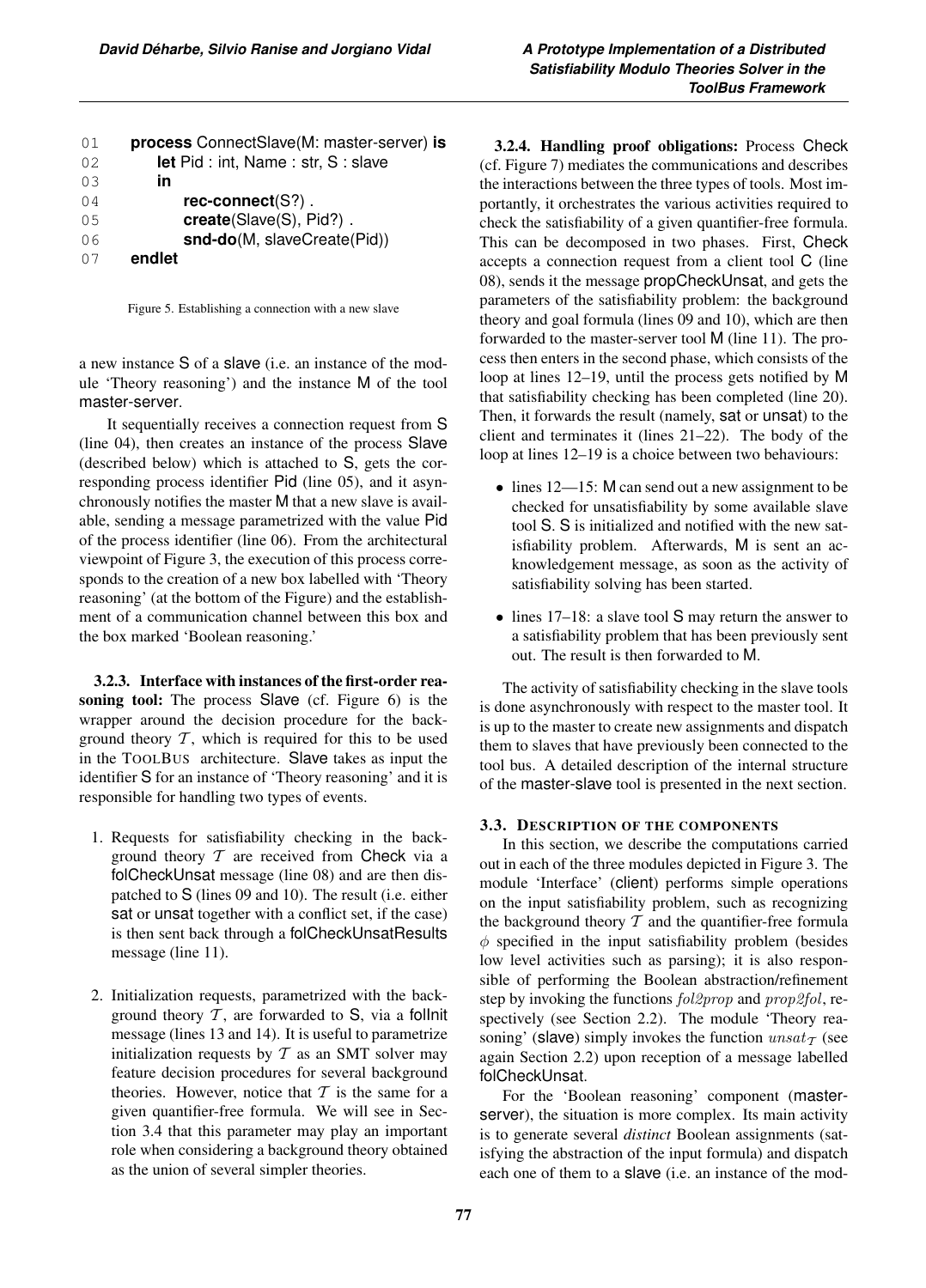| process Slave(S: slave) is                                   |
|--------------------------------------------------------------|
| let Assignment, Theory: term,                                |
| ProofStatus: int,                                            |
| ProofLiterals: term                                          |
| in                                                           |
| (rec-msg(folCheckUnsat(S, Assignment?)).                     |
| snd-eval(S, folCheckUnsat(Assignment)).                      |
| rec-value(S, folCheckUnsat(ProofStatus?, ProofLiterals?)).   |
| snd-msg(folCheckUnsatResult(S, ProofStatus, ProofLiterals))) |
| $\ddot{}$                                                    |
| $(rec-msg(following following):$                             |
| $\mathsf{snd-do}(S, \mathsf{follnit}(Theory))$ )             |
| delta                                                        |
| endlet                                                       |
|                                                              |

Figure 6. Process mediating communications with a slave tool

ule 'Theory reasoning') as soon as it becomes idle, in order to minimize latency. To avoid useless computations, it is crucial that the master-server fairly enumerate the Boolean assignments, i.e. without reconsidering the same two or more times. To meet all these requirements, a Boolean solver and some auxiliary data structures monitoring the progress in the satisfiability solving activity are used.

Efficient implementations of Boolean solvers are available, using either carefully engineered variants of the Davis-Putnam-Logeman-Loveland (DPLL) algorithm [12] (SAT-solvers) or Binary Decision Diagrams (BDD) packages. In this paper, we only consider *complete* solvers, i.e. based on algorithms that are always able to establish the satisfiability or the unsatisfiability of any Boolean formula SAT-solvers are based on the incremental construction of a single satisfying assignment while pruning the search space by using the inconsistencies derived by each truth value assigned, one after the other, to Boolean variables. BDDs compactly encode the disjunctive normal form of a formula, thereby representing all its possible satisfying Boolean assignments. So, SAT-solvers are apt to tackle very large satisfiability problems because they scale up much more significantly than BDDs, which suffer from exponential blow-up in space; but SATsolvers are not designed to compute several Boolean assignments of a certain formula at once. On the contrary, it is straightforward to extend a BDD package with the capability of generating several distinct Boolean assignments as all possible assignments are readily available.

For simplicity, we have chosen BDDs as the core technique underlying the Boolean enumerator of multiple assignments required by master-server. Also, since we are more interested in SMT-solving for software verification, the issue of the dimension of the formulas to be refuted is less important as their Boolean structure is usually less important than for other (e.g., hardware) verification problems.

In order to avoid reconsidering several times the same Boolean assignment, it is sufficient to assume that the function  $pick\_assignment$  (see Section 2.2) is fair, i.e. it does not return twice the same Boolean assignment, and that the master-server maintains some data structures to track the progress in the satisfiability solving activity: a set S containing the available slaves, a set  $B \subseteq S$  containing those slaves which are busy, the background theory  $T$  of the current satisfiability problem, and a BDD of a formula  $\varphi^b$  representing the assignments that have not yet been checked for unsatisfiability.

The pseudo-code of the 'Boolean reasoning' module is shown in Figure 8. The set S of slaves is initialized and the event handling loop is started, namely  $H and le Events()$ , which is supposed to handle the following messages. We omit the pseudo-code for HandleEvents() as its implementation is automatically generated by the TOOLBUS.

- The message slaveCreate happens when a new instance s of the the 'Theory reasoning' component connects to the tool bus (line 06 of Figure 5). The routine handling this message simply adds the instance  $s$  to the set  $S$  of available slaves (see Figure 9).
- The message propCheckUnsat occurs when the 'Interface' component (client) has sent a new satisfiability problem to the tool bus (line 11 of Figure 7). The routine handling this message is given in Figure 10. First it initializes the satisfiability problem (by considering the background theory  $T$  and the quantifier-free formula  $\varphi$ ) and then invokes the auxiliary routine  $dispatch()$ , whose pseudo-code is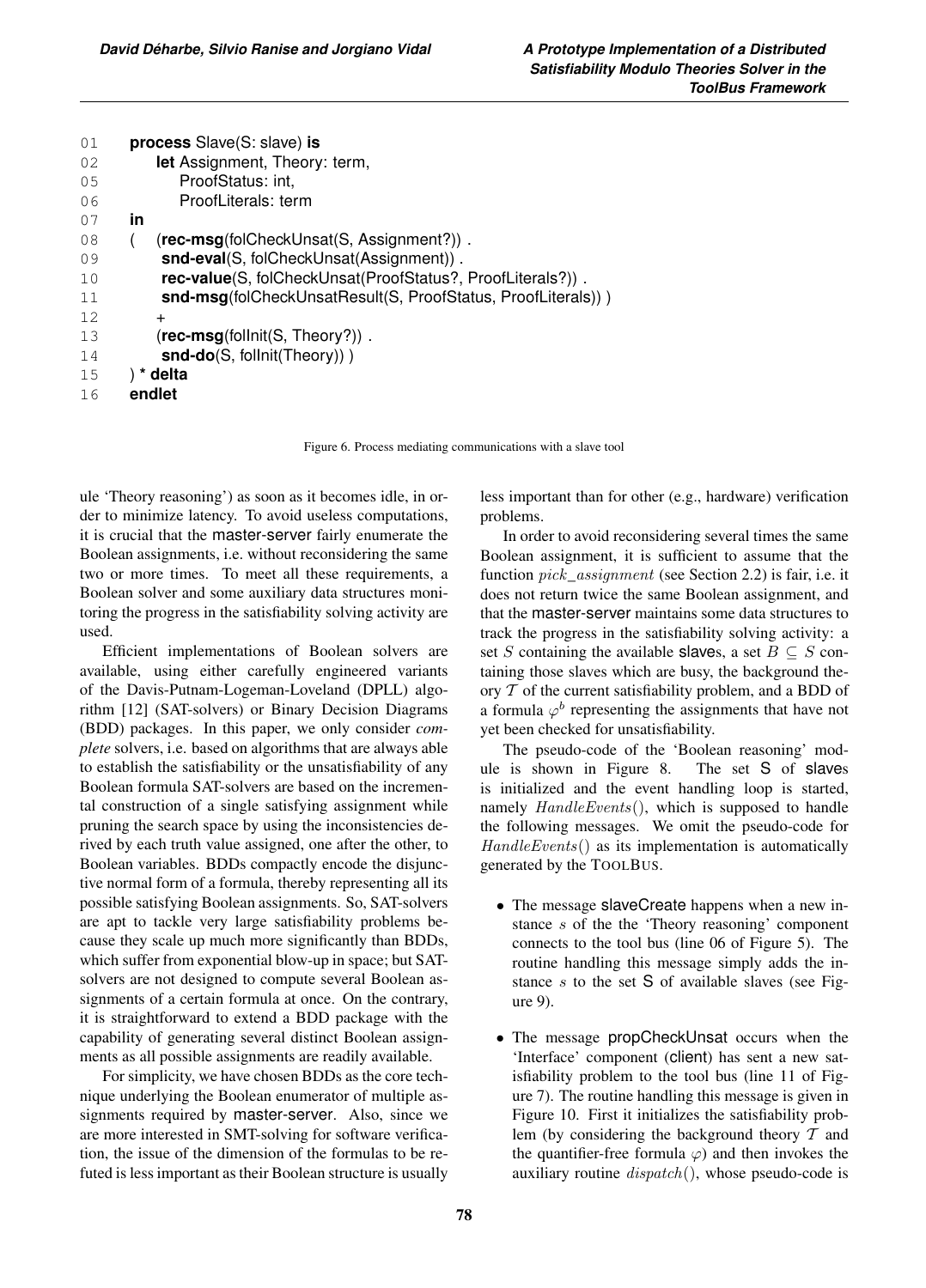| 01 process Check (M:master-server) is                                  |
|------------------------------------------------------------------------|
| let C: client, S: slave,<br>02                                         |
| CTheory, CGoal: term,<br>03                                            |
| MAssignment, MTheory: term,<br>04                                      |
| SProofStatus: int, SProofLiterals: term,<br>05                         |
| FinalResult: int,<br>06                                                |
| in.<br>07                                                              |
| rec-connect $(C?)$ .<br>08                                             |
| snd-eval(C, propCheckUnsat).<br>09                                     |
| rec-value(C, propCheckUnsat(CTheory?,CGoal?)).<br>10                   |
| snd-do(M, propCheckUnsat(CTheory,CGoal)).<br>11                        |
| (rec-event(M, folCheckUnsat(S?, MAssignment?, MTheory?)).<br>12        |
| snd-msg(follnit(S,MTheory)).<br>13                                     |
| snd-msg(folCheckUnsat(S,MAssignment)).<br>14                           |
| snd-ack-event(M,folCheckUnsat(S,MAssignment)))<br>15                   |
| 16<br>$\ddot{}$                                                        |
| (rec-msg(folCheckUnsatResult(S?,SProofStatus?,SProofLiterals?)).<br>17 |
| snd-do(M,folCheckUnsatResult(S,SProofStatus,SProofLiterals)))<br>18    |
| $\mathbf{r}$<br>19                                                     |
| <b>rec-event</b> (M, checkEnd(FinalResult?)).<br>20                    |
| snd-do(C, checkEnd(FinalResult)).<br>21                                |
| snd-terminate(C,FinalResult)<br>22                                     |
| endlet<br>23                                                           |

Figure 7. Process handling verification requests

function *master\_server\_main* ()

 $B, S \longleftarrow \emptyset, \emptyset$ 

HandleEvents()

Figure 8. The main routine of the master-server

depicted in Figure 11, which is responsible for dispatching new assignments to idle slaves. This is implemented by the loop choosing an idle slave (if any) and considering a not yet dispatched assignment (by re-using the function  $pick\_assignment$ of the sequential version of the SMT-solving algorithm, cf. Fig. 2), if any Boolean assignments are left to be considered (by invoking the function has\_assignment). Finally, after updating the set of busy slaves, the new satisfiability problem is dispatched to the selected (idle) slave. Otherwise, no assignment has been shown unsatisfiable (see message folCheckUnsatResult below) and the result is that the input formula is unsatisfiable in  $T$ .

• The message folCheckUnsatResult happens when a slave  $s$  returns the result of invoking the function unsat $\tau$  on a dispatched assignment (line 11 of Figure 6), i.e. either sat or unsat. The routine handling function *slaveCreate* (s: slave)  $S \longleftarrow S \cup \{s\}$ 

Figure 9. The routine handling slaveCreate messages.

function *propCheckUnsat* (O: *options*, T : *theory*, g: *formula*)

 $\varphi \longleftarrow g$  $T \longleftarrow T$ *dispatch*()

Figure 10. The routine handling propCheckUnsat messages.

this message is given in Figure 12. First, the slave  $s$  becomes idle (i.e. it is deleted from the set  $B$  of busy slaves). Then, the outcome of a satisfiability problem is tested: if the assignment is unsatisfiable, then the (Boolean abstraction of the) conflict set  $\pi$ is used to prune  $\varphi^b$  (similar to what was done in the sequential case in Fig. 2) and a new Boolean assignment is considered (cf. the invocation to the function  $dispatch()$ , see also Fig. 11 above). Otherwise, the whole satisfiability solving activity is terminated with a checkEnd message. In this second case, the conclusion is that the formula  $\varphi$  is satisfiable in T.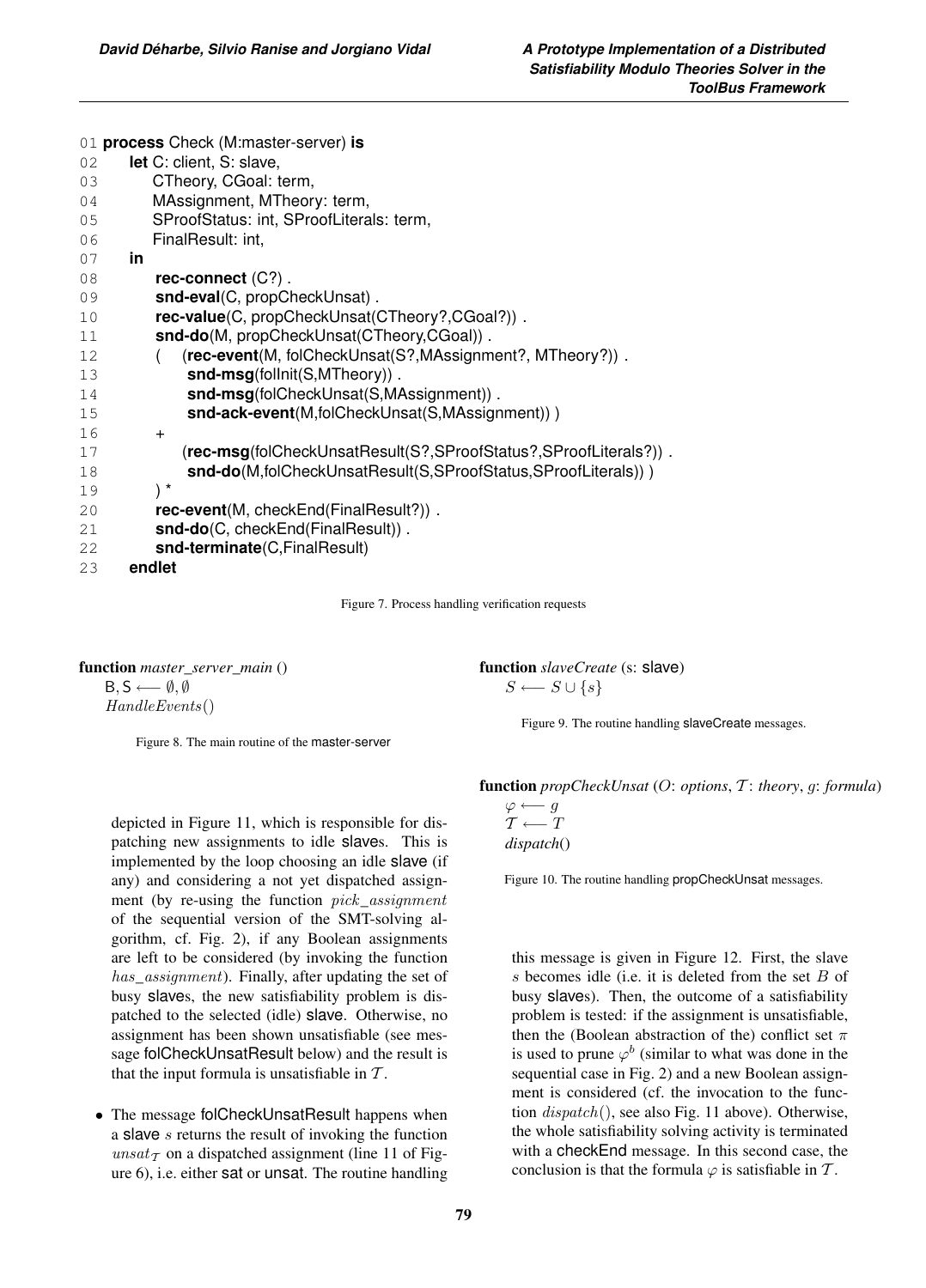function *dispatch* () if  $sat_{\mathbb{B}}(\varphi^b) =$  sat then while  $(B \setminus S \neq \emptyset) \land has\_assignment(\varphi^b)$  do let  $s \in (B \setminus S)$  and  $\beta = prop2fol(pick\_assignment(\varphi^b))$ in  $B \longleftarrow B \cup \{s\}$ send-event(folCheckUnsat(s,  $\beta$ , T)) end end else send-event(checkEnd(unsat)) end

Figure 11. Handling propCheckUnsat messages: the auxiliary routine *dispatch*

```
function folCheckUnsatResult (s: slave,
                                     \rho: {sat, unsat},
                                     π: formula)
B \longleftarrow B - \{s\}if (\rho = \mathsf{unsat}) then
     \varphi^b \longleftarrow \varphi^b \wedge \neg \pi^bdispatch()
else
     send-event(checkEnd(unsat))
end
```
Figure 12. The routine handling folCheckUnsatResult messages

## 3.4. FLEXIBILITY OF THE APPROACH: DELAYED THEORY COMBINATION

Program verification often requires to verify proof obligations that are expressed as first-order formulas over a combination of diverse theories that reflect the different data and specification constructs used in program design and implementation artifacts: fragments of arithmetics, set theory, array theory, etc. From a practical viewpoint, such formulas are in expressed in a theory resulting from the union of the component thoeries.

The proposed architecture for the distributed version of an SMT solver can easily be adapted to handle satisfiability problems in combinations of theories, i.e. when the background theory  $T$  is obtained as the union of several simpler theories. In the following, we assume that  $\mathcal T$  is the union of two theories  $\mathcal T_1$  and  $\mathcal T_2$ ; the generalization to more than two theories is straightforward. In order to precisely talk about combination of satisfiability procedures, we need to introduce some basic notions about unions of theories (for more details, the reader is pointed to, e.g., [25]).

**3.4.1. Combination:** Let  $V$  be a (finite) set of variables. An *identification* over  $V$  is an idempotent substitution from V to V. Any identification  $\sigma$  over V defines a partition of  $V$  and identifies all the variables in the same equivalence class of the partition with a representative of that class. If  $\sigma$  is an identification over V, then  $\widehat{\sigma}_{\widehat{=}} (\widehat{\sigma}_{\neq})$ <br>is the conjunction of equalities (disequalities resp.) of is the conjunction of equalities (disequalities, resp.) of the form<sup>1</sup>  $x\sigma = y\sigma$  ( $x\sigma \neq y\sigma$ , resp.) for  $x, y \in V$ . Intuitively,  $\widehat{\sigma}_{=}$  expresses the fact that any two variables identi-<br>fied by an identification  $\sigma$  must take identical value, while fied by an identification  $\sigma$  must take identical value, while  $\widehat{\sigma}_{\neq}$  expresses the fact that any two variables not identi-<br>fied by  $\sigma$  must take distinct values. Hence, the formula fied by  $\sigma$  must take distinct values. Hence, the formula  $\widehat{\sigma_{\rightleftharpoons}} \wedge \widehat{\sigma_{\neq}}$  (denoted with  $\widehat{\sigma}$ ) faithfully represents the identification  $\sigma$  over  $\mathcal V$ tification  $\sigma$  over  $\mathcal{V}$ .

A term in the union of  $T_1$  and  $T_2$  is an *i-term* if it is a variable or it has the form  $f(t_1, ..., t_n)$ , where f is in the signature of  $\mathcal{T}_i$ , for  $i = 1, 2$ . According to this definition, any variable is both a 1-term and 2-term. A non-variable sub-term s of an  $i$ -term t is *alien* if s is a  $j$ -term, where  $i, j \in \{1, 2\}$  and  $i \neq j$ . An atom (literal) is *i-pure* if it contains only  $i$ -pure terms and its predicate symbol is either in the signature of  $\mathcal{T}_i$  or is =, for  $i = 1, 2$ .

In order to re-use the satisfiability procedures for  $T_1$ and  $T_2$  (which can only handle sets of literals in the respective signatures) to solve the satisfiability problem in T, i.e. in the union of  $T_1$  and  $T_2$ , we need to perform a suitable pre-processing step, called *purification*. We purify a conjunction  $\varphi$  of literals in the union of  $T_1$  and  $T_2$ into a conjunction  $\varphi_1 \wedge \varphi_2$ , where  $\varphi_i$  is a conjunction of *i*pure literals, for  $i = 1, 2$ . This is done by replacing each alien sub-term t with a "fresh" (i.e. not occurring in  $\varphi$ ) variable x and adding the equality  $x = t$  to the resulting formula. Indeed, purification terminates as there are only finitely many subterms in  $\varphi$  and it produces an equisatisfiable formula. The variables shared by  $\varphi_1$  and  $\varphi_2$  are called *interface variables* in  $\varphi_1 \wedge \varphi_2$ .

The non-deterministic version of the Nelson-Oppen combination schema [24] can be summarized as follows:

- 1. purify  $\varphi$  into the conjunction  $\varphi_1 \wedge \varphi_2$ , where  $\varphi_i$  contains only *i*-pure literals, for  $i = 1, 2$ ;
- 2. guess an identification  $\sigma$  over the interface variables in  $\varphi_1 \wedge \varphi_2$ ;
- 3. if  $\varphi_i \wedge \widehat{\sigma}$  is satisfiable in  $\mathcal{T}_i$  for both  $i = 1$  and  $i =$ 2, then  $\varphi$  is satisfiable in the union of  $\mathcal{T}_1$  and  $\mathcal{T}_2$ . Otherwise, go back to step 2 and consider another identification of variables (if any);
- 4. if no more identification of interface variables must be considered and no satisfiability has been detected at step 2, then  $\varphi$  is unsatisfiable in the union of  $\mathcal{T}_1$ and  $\mathcal{T}_2$ .

<sup>&</sup>lt;sup>1</sup>We write the application of a substitution in post-fix form.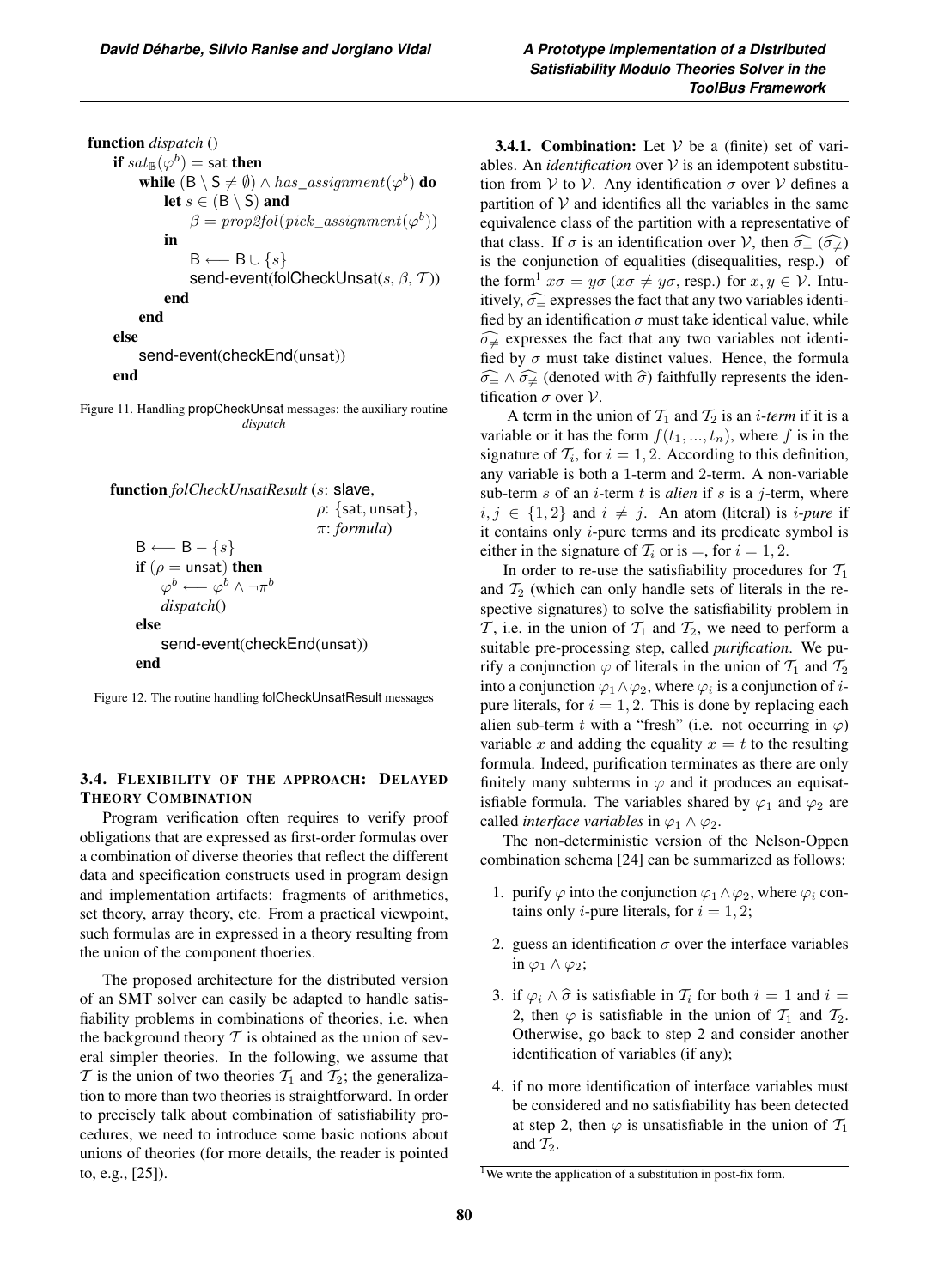The termination of the schema is obvious as there are only finitely many identifications to be considered over a finite set of interface variables. Its soundness can be shown under the assumption that  $T_1$  and  $T_2$  are signature disjoint, i.e. their signatures have no symbols in common except for the predefined logical constant  $=$ , and stably-infinite, i.e. for every satisfiable formula  $\varphi_i$ , there exists a model of  $\mathcal{T}_i$  whose domain is infinite and which satisfies  $\varphi_i$ , for  $i = 1, 2$  (see, e.g., [25]). Examples of stably-infinite theories are the theory of uninterpreted function symbols, the theory of Linear Arithmetic (both over integers and rationals), and the theory of arrays.

The non-deterministic schema above can be turned into a deterministic procedure by case-splitting on the formulas faithfully representing all the identifications over the shared variables and the satisfiability procedures for the component theories can be used to check the satisfiability of each pure conjunction of the split. Indeed, the resulting procedure is far from efficient. A much more efficient way, *in practice*, to tackle this problem has been proposed in [6] and it is briefly described in the rest of this section.

3.4.2. Delayed Theory Combination: The Delayed Theory Combination (DTC) schema does not require the direct combination of the procedures for  $T_1$  and  $T_2$  as in the Nelson-Oppen schema. Instead, DTC couples the available Boolean solver with each available procedure separately. The Boolean solver enumerates the Boolean assignments of the input formula  $\varphi$  extended with a conjunction  $\hat{\sigma}$  of equalities and disequalities, faithfully representing one of the possible identifications over the interface variables. This is obtained by adding to the set of Boolean variables abstracting the atoms in  $\varphi$ , the set of all equalities that can be formed over the shared variables. (It is possible to generalize the computation of the set of shared variables from conjunctions of atoms to arbitrary quantifier-free formulas, see [6] for details.) As a consequence, any Boolean assignment is of the form  $\beta_1^b \wedge \beta_2^b \wedge \hat{\sigma}^b$ , where  $\beta_i$  is a conjunction of atoms in the theory  $\mathcal{T}_i$  for  $i = 1, 2, 3$  and  $\hat{\sigma}$  is a conjunction of equaltheory  $\mathcal{T}_i$ , for  $i = 1, 2$ , and  $\hat{\sigma}$  is a conjunction of equalities and disequalities over the interface variables. Then, DTC invokes each available satisfiability procedure for  $\mathcal{T}_i$ on  $\beta_i \wedge \hat{\sigma}$  (i = 1, 2): if both return satisfiable, then the satisfiability of  $\varphi$  in the union of  $\mathcal{T}_1$  and  $\mathcal{T}_2$  is derived; otherwise, at least one of the procedures detected an unsatisfiability, the (Boolean abstraction of the) negation of the corresponding conflict set is added to  $\varphi^b$ , and a new Boolean assignment of the resulting Boolean formula is considered, if any. When the Boolean formula becomes unsatisfiable,  $\varphi$  is declared unsatisfiable in the union of  $\mathcal{T}_1$  and  $\mathcal{T}_2$ . DTC can be implemented by a simple modification of the core algorithm underlying an SMT solver depicted in Figure 2. The argument underlying its correctness is an adaptation of the correctness of the algorithm in Figure 2 and the completeness of the non-deterministic Nelson-Oppen schema (see [6] for details).

3.4.3. Distributed Delayed Theory Combination: As it is possible to derive an implementation of DTC from the algorithm for SMT solving in one theory, it is straightforward to derive a distributed version of DTC by modifying the distributed SMT solver described above (cf. Figure 3). The only delicate point is the handling of the messages returned from the 'Theory reasoning' modules, as they run asynchronously and there is no guarantee that their results are received in the right order by the 'Boolean reasoning' module. More precisely, we must make sure that the answers to the satisfiability problems  $\beta_1 \wedge \hat{\sigma}$  and  $\beta_2 \wedge \hat{\sigma}$  deriving from the same assignment  $\beta_1 \wedge \beta_2 \wedge \hat{\sigma}$ are considered together. This is done by decorating each  $\beta_i \wedge \widehat{\sigma}$  with the same time-stamp t and propagating t to the result returned by the satisfiability procedure for  $\mathcal{T}_i$  $(i = 1, 2)$ . Some more details follow.

The 'Boolean reasoning' module is extended so as to compute a purified version of the input formula  $\varphi$ , determine the set  $V$  of interface variables, and form all possible equalities over  $V$ . Then, the Boolean solver is instrumented so as to generate Boolean assignments over the atoms in the input formula and the equalities over  $V$ . When an assignment  $\beta_1 \wedge \beta_2 \wedge \hat{\sigma}$  is considered, it is split into two conjunctions of *i*-pure literals (namely,  $\beta_1 \wedge \hat{\sigma}$ and  $\beta_2 \wedge \hat{\sigma}$ , each dispatched to an available 'Theory reasoning' module together with the identifier of the related theory  $\mathcal{T}_i$ , for  $i = 1, 2$ , and a common time-stamp t (i.e. the 'Boolean reasoning' module generates messages containing triples of the form  $(\mathcal{T}_i, \beta_i \wedge \hat{\sigma}, t)$  for  $i = 1, 2$ ).

Each 'Theory reasoning' module is associated to one of the background theories  $T_i$  and it can accept a satisfiability problem only if it is in  $\mathcal{T}_i$  (i = 1, 2). If the 'Theory reasoning' module refuses to handle a satisfiability problem, after being notified, the 'Boolean reasoning' module looks for another idle instance. Otherwise, the 'Theory reasoning' module sends the answer to the satisfiability problem back to the 'Boolean reasoning' module with the conflict set  $\pi_{\mathcal{T}_i}$  (if the case), for  $i = 1, 2$ , and the received time-stamp  $t$  (i.e. the 'Boolean reasoning' module receives messages of one of the following forms: (unsat, t) or (sat,  $\pi_{\mathcal{T}_i}, t$ ), where  $\pi_{\mathcal{T}_i}$  is a conflict set in the theory  $\mathcal{T}_i$  for  $i = 1, 2$ ).

The 'Boolean reasoning' module maintains a set TS of time-stamps associated to sat results received from 'Theory reasoning' modules. As soon as a sat message is received, the corresponding time-stamp  $t$  is tested for membership in TS: if  $t$  is in TS, then the satisfiability of the input formula  $\varphi$  is derived; otherwise, t is added to TS. If an unsat message is received, it is also tested for membership in TS: if  $t$  is in TS, then  $t$  is deleted from TS;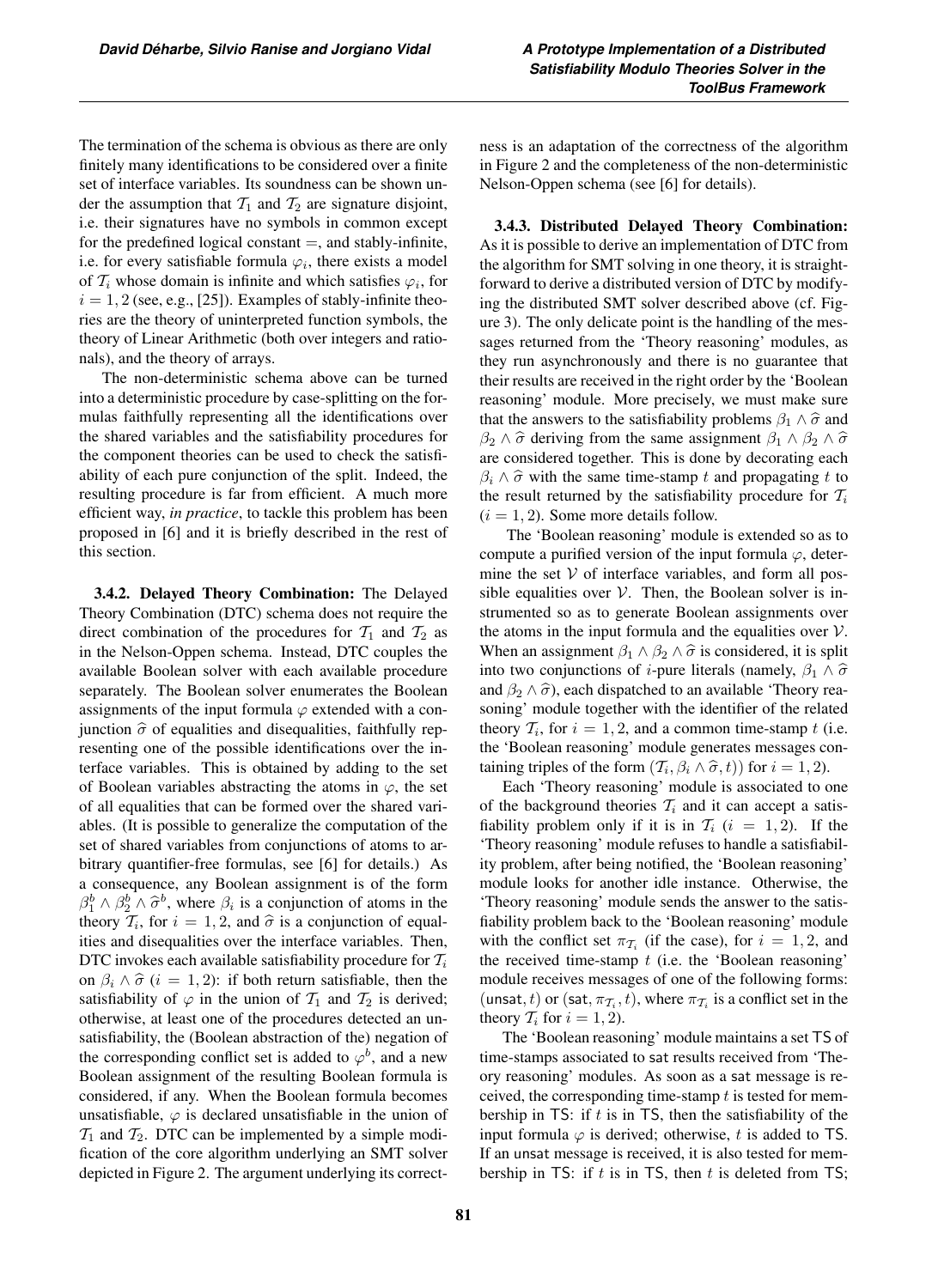otherwise, t is discarded. After the reception of an unsat message, independently of the fact that  $t$  is in TS or not, the (Boolean abstraction of the) negation of the associated conflict set  $\pi_{\mathcal{T}_i}$  (for  $i = 1, 2$ ) is passed to the Boolean solver.

# 4. EXPERIMENTS

As suggested in Section 3, we have implemented the distributed SMT solver by re-using the available functionalities of a sequential SMT solver. Our choice was haR-Vey [15], which is based on the algorithm depicted in Figure 2 and it is being developed by the first two authors and Pascal Fontaine. In haRVey, one is free to choose the implementation of the functions  $sat_{\mathbb{B}}$  and  $pick\_assignment$ (cf. Figure 2) by either BDDs [7] (the CMU BDD package by Long) or a SAT-solver (MiniSAT [18]). A peculiarity of haRVey is that the implementation of the function  $unsat_{\mathcal{T}}$  is done by an automated (first-order) theorem prover, called the E prover [28], which is combined with a decision procedure for a fragment of Linear Arithmetic via the Nelson-Oppen combination schema [24]. The availability of an automated prover for full first-order logic makes it possible to handle also formulas containing quantifiers, as shown in [11], and this is particularly useful for software verification. So far, haRVey has been successfully applied to the verification of pointer-based programs [27], B specifications [11], static checking of automatically generated code for aerospatial applications [16] as well as array programs [14].

The distributed version of haRVey has been developed along the lines of Section 3 by using TOOLBUS version 0.24, the available BDD package in haRVey for the 'Boolean reasoning' module, and the E prover as the 'Theory reasoning' module. It took us 20 man hours to come up with the first running prototype which consists of 105 lines of TOOLBUS and 5900 lines of C code, mostly re-used from the sequential version of haRVey, whose source is 5300 lines of C code.

Experiments have been carried out over a 10 Mbps Ethernet network of desktop workstations in a normal working environment, where all the tools had to compete for resources with other user processes. The computing nodes had the following configuration: 2.0GHz Pentium IV processor, with 512MB of RAM, operated under Linux.

As benchmark problems, we have selected 50 proof obligations requiring several interactions between the Boolean solver and the satisfiability procedure from previous experiences with the sequential version of haRVey (namely, proof obligations generated from the B methodology [11], the verification of pointer-manipulating programs and Burns protocol [27]). The goal of our exper-

iments was to understand if it were possible to significantly reduce the overall running time by invoking several instances of the satisfiability procedure concurrently.

To understand the rationale underlying the experiments, the following observation is useful. From Figure 2, recall that function pick\_assignment chooses an assignment  $\beta$  which is checked for (un-)satisfiability in the background theory. If  $\beta$  is unsatisfiable, a conflict set  $\pi$  is computed and used to prune the search space by adding the Boolean abstraction of  $\neg \pi$  to the input formula. In this way, all assignments satisfying  $\pi$  are no longer considered.

When using a BDD, to choose an assignment, pick\_assignment recursively traverses it from the root to a true leaf (this can be done in time linear in the number of atoms occurring in the BDD). We have considered four ways to perform this traversal, according to how the sub-tree to traverse is chosen:

- the *rightmost* sub-tree is chosen (this is the simplest heuristic to implement and it is the one implemented in the sequential version of haRVey),
- either the right or the left sub-tree is *randomly* selected,
- the *zigzag* heuristic chooses alternatively the right or the left sub-tree, and
- in the *alternate* heuristics, the traversal proceeds by alternatively following the rightmost or the leftmost sub-tree.

Indeed, if two similar assignments are checked for satisfiability, one after the other (and found unsatisfiable), it is reasonable to expect that their conflict sets be similar (if not identical), thereby pruning essentially the same part of the search space of the Boolean solver. In a distributed environment, it seems desirable to choose a heuristics for pick\_assignment that allows us to consider "different" assignments concurrently in the hope that their conflict sets will prune different portions of the search space, thereby (furtherly) reducing the execution time.

Guided by this observation, we present below two experiments. The former (Section 4.1) considers the sequential version of haRVey and studies its behaviour according to the four heuristics above to implement pick\_assignment. The latter (Section 4.2) consists of repeating the previous experiment with the distributed version in order to investigate the advantages of having several instances of the satisfiability procedure running concurrently. Indeed, the first experiment is conducted so as to be able to compute the speed-up of the distributed version and it is not very interesting *per se*.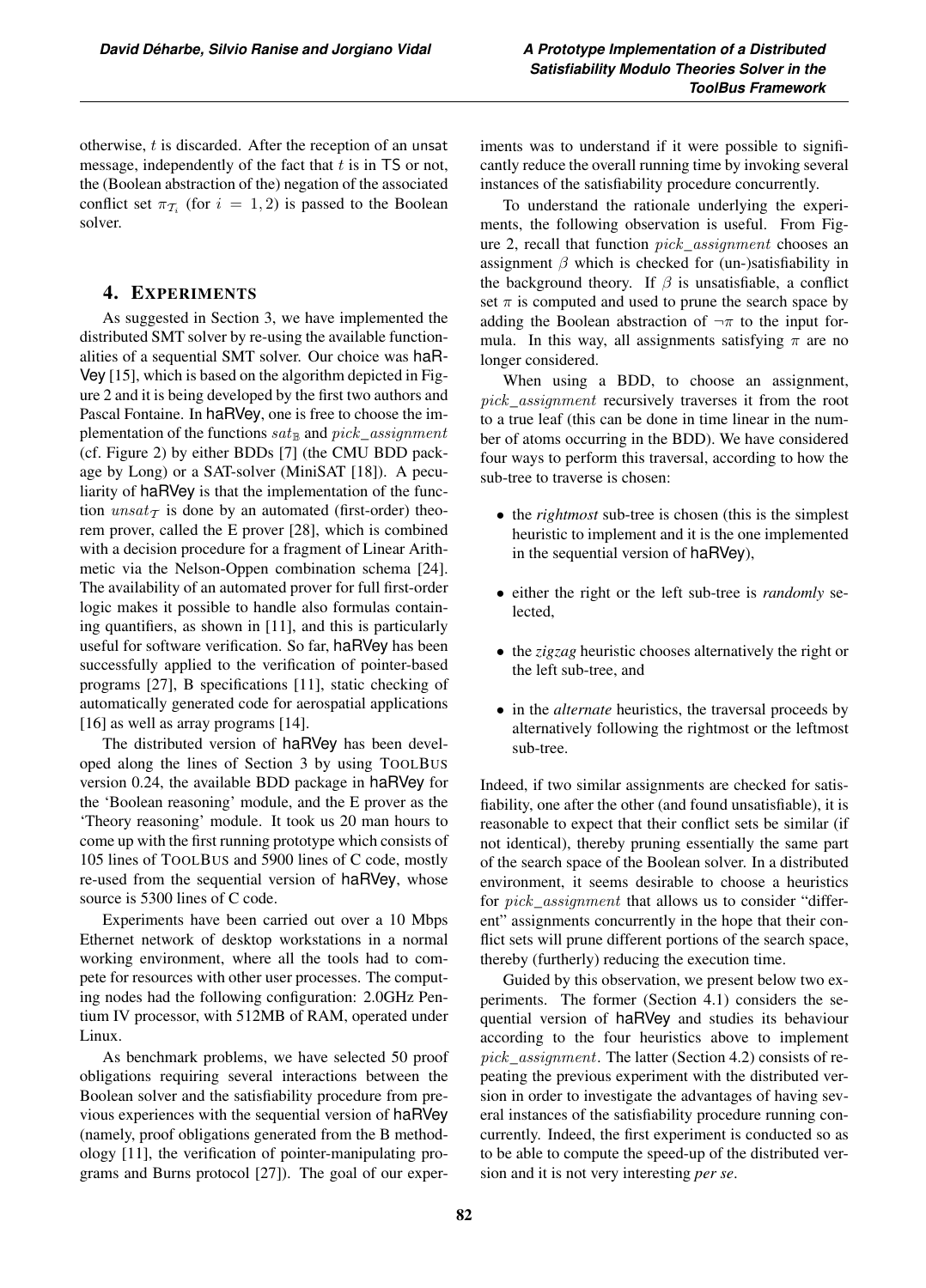

Figure 13. Sequential case: comparison of the assignment choice heuristics

## 4.1. SEQUENTIAL CASE

The graph in Figure 13 depicts the number of assignments (y-axis) that need to be considered for each of the four choice heuristics on the sequential version of haR-Vey (the x-axis shows the identifiers of the 50 proof obligations in our benchmark). 'Ri' stands for rightmost, 'Ra' for random, 'Zz' for zigzag, and 'Al' for alternate heuristic. As it is apparent, no approach dominates the others. We conclude that the assignment choice heuristics has no measurable impact on the performances of the sequential version of haRVey. Again, we emphasize that these results are not interesting *per se* but rather as a reference for the next experiment.

#### 4.2. DISTRIBUTED CASE

We repeated the previous experiment with the distributed version of haRVey in two configurations: (up to) two or four slaves. For each of the 50 proof obligation in the benchmark, we measured the number of Boolean assignments that were considered with two and four slaves, using the four possible assignment choice heuristics (namely, rightmost, random, zigzag, and alternate). To measure the impact of distributing the workload, we computed the speed-up as follows:

$$
S_n^h = \frac{n \cdot B_1^h}{B_n^h},
$$

h is one of 'Ri', 'Ra', 'Zz', and 'Al',  $n$  is the number of instances of the 'Theory reasoning' modules (i.e.  $n = 2$ or  $n = 4$ ),  $B_1^h$  is the number of Boolean assignments considered in the sequential version of haRVey with  $h$ 

as assignment choice heuristic (cf. the values on the yaxis of the graph in Figure 13), and  $B_n^h$  is the number of Boolean assignments considered in the distributed version of haRVey with  $h$  as assignment choice heuristic. Notice that the value of  $B_n^h$  is averaged over several runs of the distributed version for each proof obligation. This is necessary because of the concurrent executions of the instances of the 'Theory reasoning' and the essentially random nature of low-level network protocols. In fact, when two instances of the 'Theory reasoning' module deliver their results concomitantly, 'Boolean reasoning' might receive them in a different order for two different executions on a given proof obligation. As a consequence, different sequences of conflict sets might be considered, thereby causing the 'Boolean reasoning' module to consider different assignments at the next iteration, which ultimately explains the difference in the number of generated assignments. In our experiments, we repeated each verification three times and report an average value for the number of Boolean assignment per proof obligation in the benchmark. The speed-ups are reported in Figure 14. For reference purposes, each diagram also contains two lines, corresponding to no speed-up (horizontal solid line, with speedup = 1), and linear speed-up (diagonal dotted line, with speedup = n). The closer the results are to the linear speed-up, the more efficient is the distributed version of haRVey. We can clearly visualize that, on our benchmark, the *random* assignment choice heuristic performs better than the three others (which present similar behaviors). A plausible explanation is that *rightmost*, *zigzag*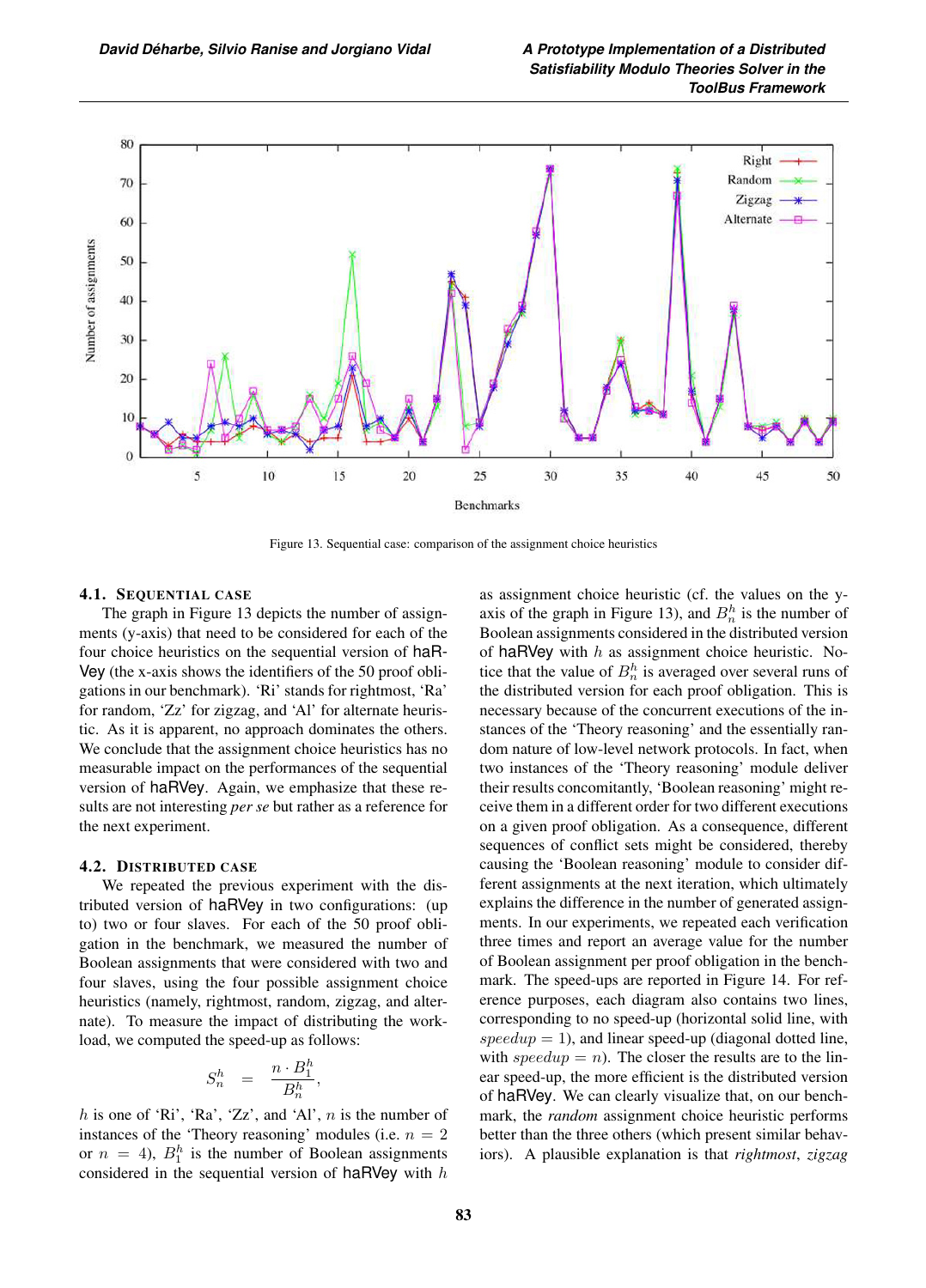

Figure 14. Distributed case: speed-ups for the four assignment choice heuristics

and *alternate* tend to generate similar successive assignments (in the case of *alternate*, every other assignment is generated on the same "region" of the graph representing the BDD), which have a higher probability to obtain the same (or similar) prunings of the search space, while this is not the case for *random*. Indeed, while in the sequential version, the  $n+1$ -th assignment is generated after the pruning of the search space with the conflict set generated from the  $n$ -th assignment, this is not necessarily the case in the distributed version. Therefore approaches that tend to generate different consecutive assignments will always tend to perform better in the distributed version.

Finally, note that, in some experiments, the distributed SMT solver achieves super-linear speed-ups. This happens when the conflict set associated to an assignment is so general that it prunes a (relatively) large part of the search space. This may happen for the class of formulas such that the value of a relatively small subset of the atoms causes unsatisfiability. Our experiment shows that the probability of achieving super-linear speed-ups is larger for the *random* assignment choice heuristic.

# 5. CONCLUSION

We have presented a distributed version of a lazy SMT solver, based on haRVey. This allows us to distribute the work-load over a network of workstations. The feature, unique to haRVey, that BDDs can be used to represent the Boolean structure of the formulas has greatly simplified the implementation of the distributed version.

The distributed algorithm has been prototyped by reorganizing the architecture of the sequential version of haRVey into three modules whose execution is concurrent: 'Interface,' 'Boolean reasoning,' and 'Theory reasoning.' The last module can be instantiated an arbitrary number of times in the distributed version. The implementation has been realized using the TOOLBUS architecture: a process algebra script describes the module interaction protocol and it is used to generate the code responsible for the communication and synchronization, as well as the interfaces that the modules implement to participate in the interaction. The extension of the architecture to handle a combination of background theories by using a distributed variant of the DTC schema show the flexibility of our approach.

Experiments on a set of representative proof obligations of software verification problems show the possibility to obtain super-linear speed-ups of the distributed SMT solver over its sequential version, thereby showing the viability and the benefits of the proposed architecture.

In the future, we plan to use the interaction protocol as a basis to a grid-based approach to SMT solving (see, e.g., [9] for a grid-based approach to Boolean solving). We also envision to extend or adapt the proposed protocol so that the 'Boolean reasoning' module can be implemented by a SAT-solver, based on some existing parallel implementations of DPLL algorithms (see, e.g., [22, 20]).

## **ACKNOWLEDGMENTS**

This work was partially funded by INRIA/CASSIS project and CNPq projects 490084/2005-2, 477960/2004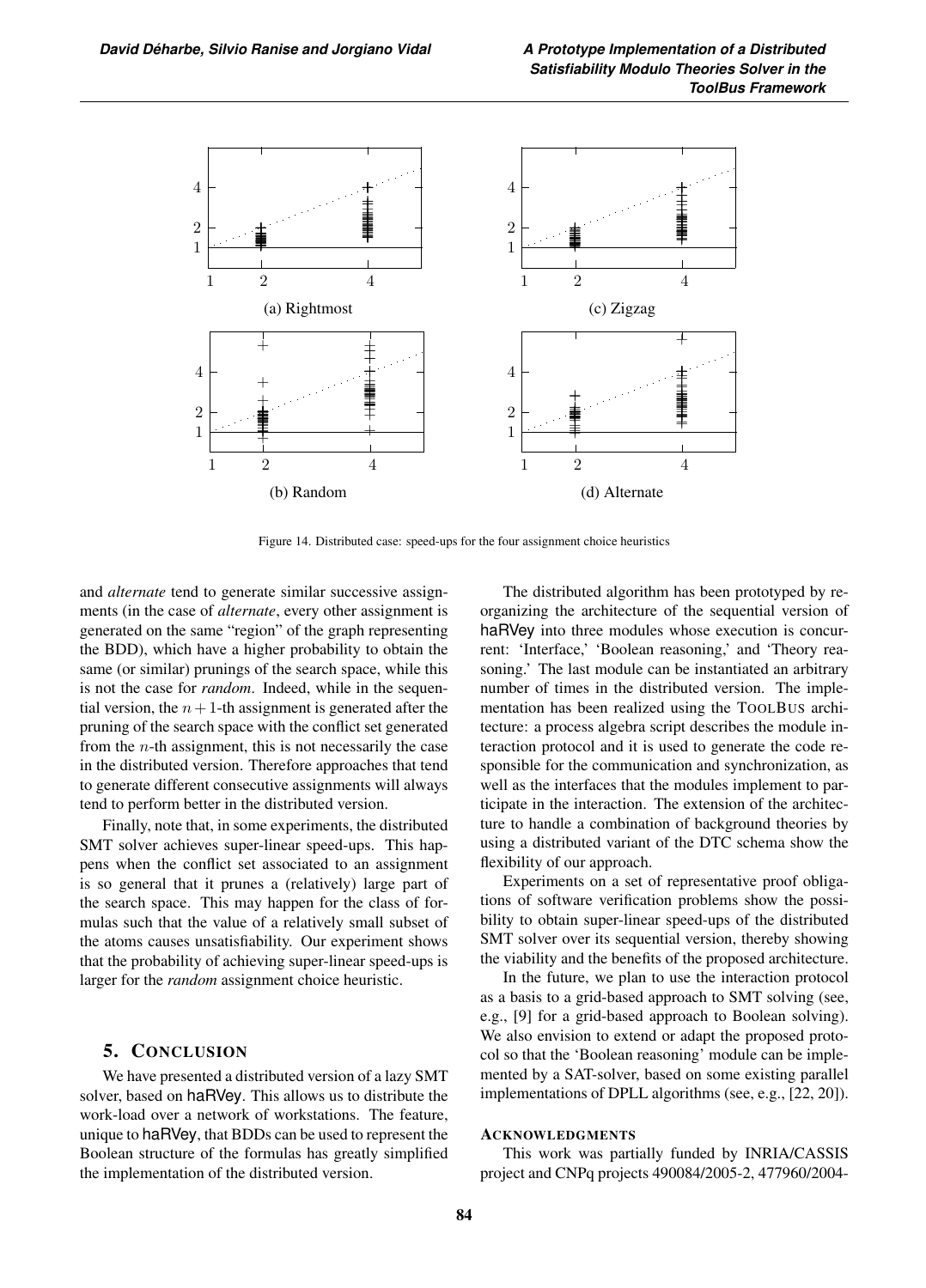9 and 307597/2006-7.

# **REFERENCES**

- [1] Thomas Ball, Byron Cook, Shuvendu K. Lahriri, , and Lintao Zhang. Zapato: Automatic theorem proving for predicate abstraction refinement. In *Proceedings of the 16th International Conference on Computer-Aided Verification*, volume 3114 of *Lecture Notes in Computer Science*, pages 457–461. Springer-Verlag, 2004.
- [2] Thomas Ball, Andreas Podelski, and Sriram K. Rajamani. Relative completeness of abstraction refinement for software model checking. In *Proceedings of the 8th International Conference on Tools and Algorithms for Construction and Analysis of Systems*, volume 2280 of *Lecture Notes in Computer Science*, pages 158–172. Springer-Verlag, 2002.
- [3] Clark Barrett and Sergey Berezin. CVC Lite: A new implementation of the cooperating validity checker. In *Proc 16th Intl. Conf. Computer Aided Verification (CAV'2004)*, volume 3114 of *Lecture Notes in Computer Science*, pages 515–518, 2004.
- [4] J. A. Bergstra and Paul Klint. The discrete time ToolBus — a software coordination architecture. *Science of Computer Programming*, 31(2–3):205– 229, 1998.
- [5] J.A. Bergstra and J.W. Klop. Process algebra for synchronous communication. *Information and Control*, 60(1/3):109–137, 1984.
- [6] M. Bozzano, R. Bruttomesso, A. Cimatti, T. Junttila, S. Ranise, P. van Rossum, and R. Sebastiani. Efficient Theory Combination via Boolean Search. *Information and Computation*, 204(10):1493–1525, 2006. Special Issue on Combining Logical Systems.
- [7] Randy Bryant. Graph-based algorithms for boolean function manipulation. *IEEE Transactions on Computers*, C-38(8):677–691, 1986.
- [8] Randy Bryant, S. German, and M.N. Velev. Processor verification using efficient reductions of the logic of uninterpreted functions to propositional logic. *ACM Transactions on Computational Logic*, 2(1), 2001.
- [9] Wahid Chrabakh and Rich Wolski. GridSAT: A Chaff-based distributed sat solver for the Grid. In *Proc. of the 2003 ACM/IEEE Conference on Supercomputing*, page 37, 2003.
- [10] Edmund Clarke, Orna Grumberg, Somesh Jha, Yuan Lu, and Helmut Veith. Counterexample-guided abstraction refinement for symbolic model checking. *Journal of the ACM*, 50(5):752–794, 2003.
- [11] Jean-François Couchot, David Déharbe, Alain Giorgetti, and Silvio Ranise. Scalable automated proving and debugging of set-based specifications. *Journal of the Brazilian Computer Society*, 9(2):137–151, 2004.
- [12] M. Davis, G. Lovemand, and D. Loveland. A machine program for theorem-proving. *Communications of the ACM*, 5(7):394–397, 1962.
- [13] H.A. de Jong and P. Klint. Toolbus: The next generation. In F.S. de Boer, M. Bonsangue, S. Graf, and W.P. de Roever, editors, *Formal Methods for Components and Objects*, volume 2852 of *LNCS*, pages 220–241. Springer, 2003.
- [14] David Déharbe, Abdessamad Imine, and Silvio Ranise. Abstraction–driven verification of array programs. In *Proc. of the 7th Int. Conf. on Artificial Intelligence and Symbolic Computation*, Lecture Notes in Artificial Intelligence, pages 271–275. Springer Verlag, 2004.
- [15] David Déharbe and Silvio Ranise. Light-weight theorem proving for debugging and verifying units of code. In *Proc. of the Int. Conf. on Software Engineering and Formal Methods (SEFM03)*, pages 220–228. IEEE Computer Society Press, 2003.
- [16] David Déharbe and Silvio Ranise. Satisfiability solving for software verification. In NASA, editor, *IEEE ISoLA Workshop on Leveraging Applications of Formal Methods, Verification, and Validation*, number CP-2005-212788 in Tech. Rep., 2005.
- [17] David Deharbe, Silvio Ranise, and Jorgiano Vidal. Distributing the workload in a lazy theorem prover. In *Proc. XIII Brazilian Symposium on Formal Methods (SBMF'2005)*, pages 17–31. Brazilian Computer Society, 2005.
- [18] N. Eén and N. Sörensson. Minisat, 6th international conference on theory and applications of satisfiability testing (sat'03). page 2003.
- [19] H. B. Enderton. *A Mathematical Introduction to Logic*. Academic Press, New York-London, 1972.
- [20] Yulik Feldman, Nachum Dershowitz, and Ziyad Hanna. Parallel Multithreaded Satisfiability Solver: Design and Implementation. *Electr. Notes Theor. Comput. Sci.*, 128(3):75–90, 2005.